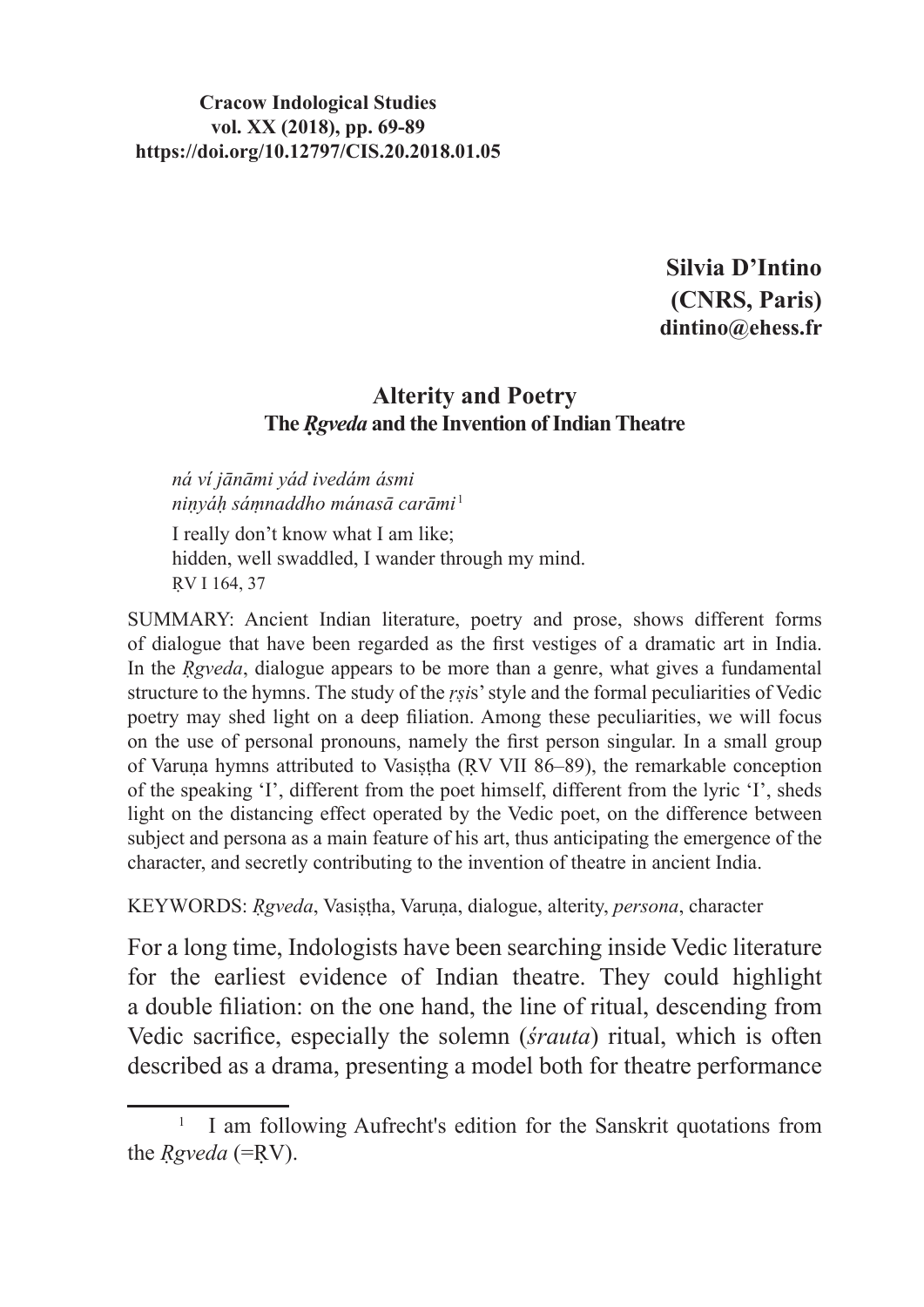as a whole, and for some essential moments of it, most significantly its 'preliminaries' (*pūrvaraṅga*); on the other hand, the line of poetry, from Vedic hymns to classical *kāvya*, marked by 'scenes' and dramatized verbal exchanges. After Bergaigne (Bergaigne 1883), Sylvain Lévi drew particular attention to the dialogue hymns of the *Ṛgveda* (Lévi 1890) and considered these compositions as the oldest examples of Indian dramatic art. The study of the dialogue hymns allowed Kuiper to identify the avatar of a major Vedic god in a theatrical figure, the *vidūṣaka* character, seen as an embodiment of the Varuṇa 'type' (Kuiper 1979); his work has durably shaped an entire field of studies. Moreover, as Bansat-Boudon has shown in a penetrating essay, one of the origin myths of Indian theatre can be traced back to a dialogue hymn (Bansat-Boudon 2004b). These paths and outcomes attest to the proximity between two worlds and their respective modes of expression—the Vedic world and the ancient Indian theatre—whose mutual interconnections appear to be fairly significant.

During the last half century, the line of ritual has been particularly emphasized. The analysis of the *pūrvaraṅga* found in the *Nāṭyaśāstra* (and the *Abhinavabhāratī*) shed a decisive light on the ritual ascendance of Indian theatre, the performance being considered as a ceremony, entirely pervaded by the religiosity proper to all ancient Indian culture. At the same time, we are more aware today of the theatricality involved in Vedic ritual, which is often compared to a 'drama', as recalled by Malamoud in an illuminating study (Malamoud 2005),<sup>2</sup> where the action is punctuated by verbal exchanges, and the ritualised verbal contests (*brahmodya*s) framing crucial steps of solemn rituals, mainly recorded in the *Śrautasūtra*s and *Brāhmaṇa*s of the *Yajurveda*, have

<sup>2</sup> Malamoud quotes Renou: "Le sacrifice védique se présente comme une sorte de drame, ayant ses acteurs, son dialogue, ses exécutions chantées, ses intermèdes et sa péripétie." (Renou–Filliozat 1949–1953, vol. 2: 352 quoted in Malamoud 2005: 124). He adds to this list the 'scene' (= the sacrificial area, and its setting), and the 'spectators'—including particularly the *dṛśīku*s, both 'assistants' and 'supervisors' involved in solemn rituals. See *ibid.*: 121–128.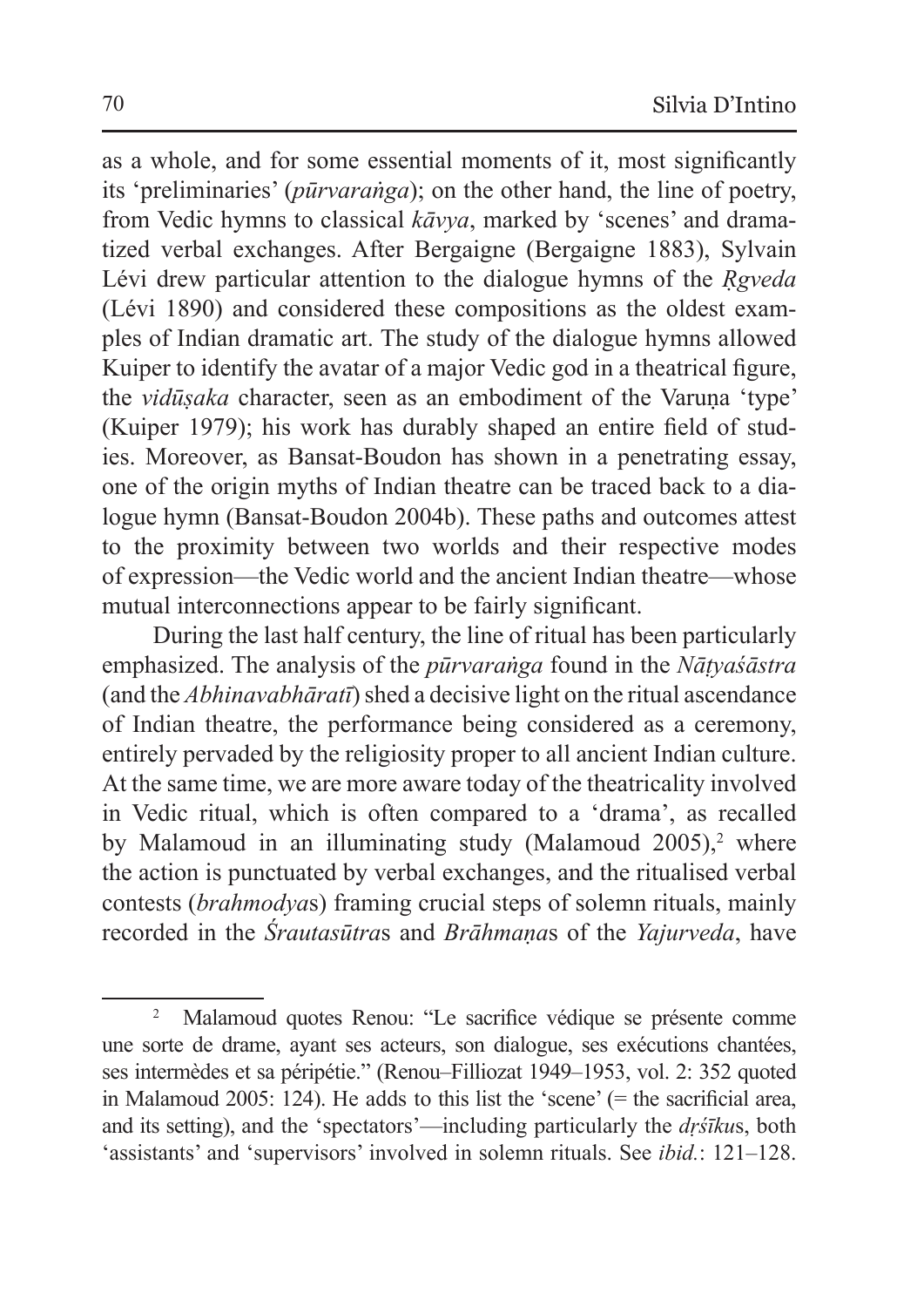been namely regarded as archaic examples of dramatic performances.<sup>3</sup> The impact of Brāhmana mythology on Indian theatre has also been explored: the antagonism between *deva*s and *asura*s typically involved in all Brāhmaṇa stories frames also the major origin myth of theatre, and is at the backdrop of the *pūrvaraṅga*, the "anterior scene" (*ibid*.), which is, in the end, "a commemoration, aiming at reaffirming, during New Year festivals, the defeat of the demons, and at renewing the cosmogonic power of Indra's victory."4 Malamoud's considerations prolong the line of ritual. They also encourage further enquiries into the interrelation between theatre and poetry: the dramatic character of many Ṛgvedic hymns—sometimes referring to, describing, or commenting on specific moments of a ritual, sometimes depicting them as in a live report<sup>5</sup>—the use of direct speech, and other peculiarities of the *ṛṣi*s' style, are all features adding to our investigation.

# **Back to the dialogue hymns**

The *Ṛgveda* is a collection in ten books (*maṇḍala*s) of about one thousand hymns, whose elaboration covers four or five centuries (14th–8th century BCE);<sup>6</sup> it gathers 'praises' (*stuti*s) and 'prayers' (*āśīs*), the two main 'genres' of these compositions according to the traditional exegesis.7 The hymns are addressed to one or more dedicatory deities (*devatā*s), whose presence, latent of manifest, makes

<sup>5</sup> See Malamoud 2005: Introduction.

<sup>6</sup> Witzel observes that the Ṛgvedic period covers ca. seven centuries "from the infiltration of the Indo-Aryans into the subcontinent, c. 1900 B.C. (at the utmost, the time of collapse of the Indus civilization), up to c. 1200 B.C., the time of the introduction of iron which is first mentioned in the clearly post-Ṛgvedic hymns of the Atharvaveda", and yet the core of the *Ṛksaṃhitā* represents only six or seven generations of kings, and poets. Cf. Witzel 1997: 263.

<sup>7</sup> The distinction between *stuti* and *āśīs* appears already in *Bṛhaddevatā* I 7. Cf. Macdonell 1904–1906, vol. 2: 2. On this matter, see Gonda 1989. On the *stuti* genre in Vedic poetry, see Pinault 1994.

<sup>&</sup>lt;sup>3</sup> See Kuiper 1960.

<sup>4</sup> Malamoud 2005: 123 (my translation).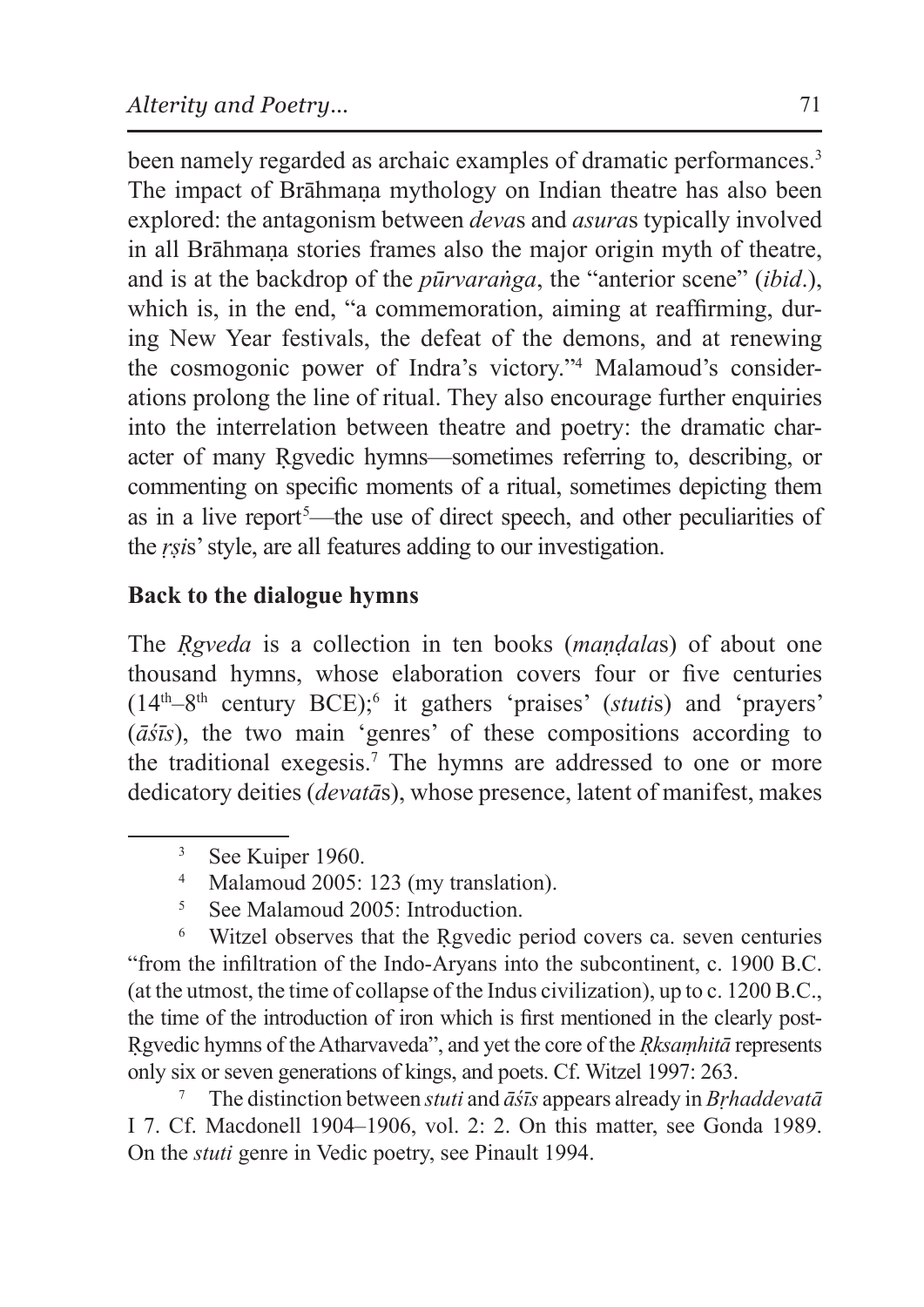dialogue a natural and always implicit frame of the Rgyedic hymns, and a fundamental structure of Vedic poetry. Moreover, the *Reveda* presents true dialogues: more or less achieved, involving two or more voices, where the tension reaches its utmost, and just sketched ones, limited to a few stanzas in a longer composition.

From the ancient core to the latest hymns, Renou highlighted a development in the tone itself of the *Ṛgveda*, a tendency for the *ṛṣi*s to leave the intimacy of the prayer and/or the effusion of the eulogy, to bring in a more animated atmosphere, and a tension towards action and drama, particularly marked in the last *maṇḍala*,<sup>8</sup> including compositions both formally more accomplished, and more evidently speculative. Yet, thedialogue hymns are avery old genre, already attested in the family books (II–VIII) of the *Ṛksaṃhitā*. There are a few 'colloquia' (*saṃvāda*s)<sup>9</sup> acknowledged in the *Anukramaṇī*, while modern interpreters identify around twenty of them<sup>10</sup> with alternating voices in a structured composition. Among the most famous dialogue hymns, one comes across loving conversations, as in the Yama-Yamī hymn (RV X 10), or the famous dialogue between Pururavas and Urvașī (RV X 95); poems centred on legendary exploits, such as in

<sup>8</sup> In his introduction to the last *maṇḍala* ofthe *Ṛgveda*, Renou observes: "Le discours direct au livre X vient, en nombre de passages, affleurer sous l'expression usuelle : on passe de l'un à l'autre registre sans préparation, sans transition. L'éloge de forme ancienne est abandonné peu à peu au profit d'une sorte de mise en scène : qu'on observe à cet égard les éléments de discours enchâssés dans le récit de Śusna (22), les monologues du chantre (33), du joueur (34), de l'Homme ivre (119), l'*ātmastuti* d'Indra (27–28), où le monologue sort insensiblement du dialogue. C'est cette vitalisation, cette animation, qui donne son accent nouveau au livre X." Renou EVP II: 19.

<sup>9</sup> The term *saṃvāda* typically designates the dialogue hymns of the *Ṛgveda*; the same term may be also used for ritual dialogues, looser in their structures than the ritual *brahmodya*. See Malamoud 2005: 128–129. A different kind of exchange is the *vyavahāra*, a term for simulated (or actual) negotiations inserted in rituals.<br><sup>10</sup> See von Shroeder 1908; Gonda 1975.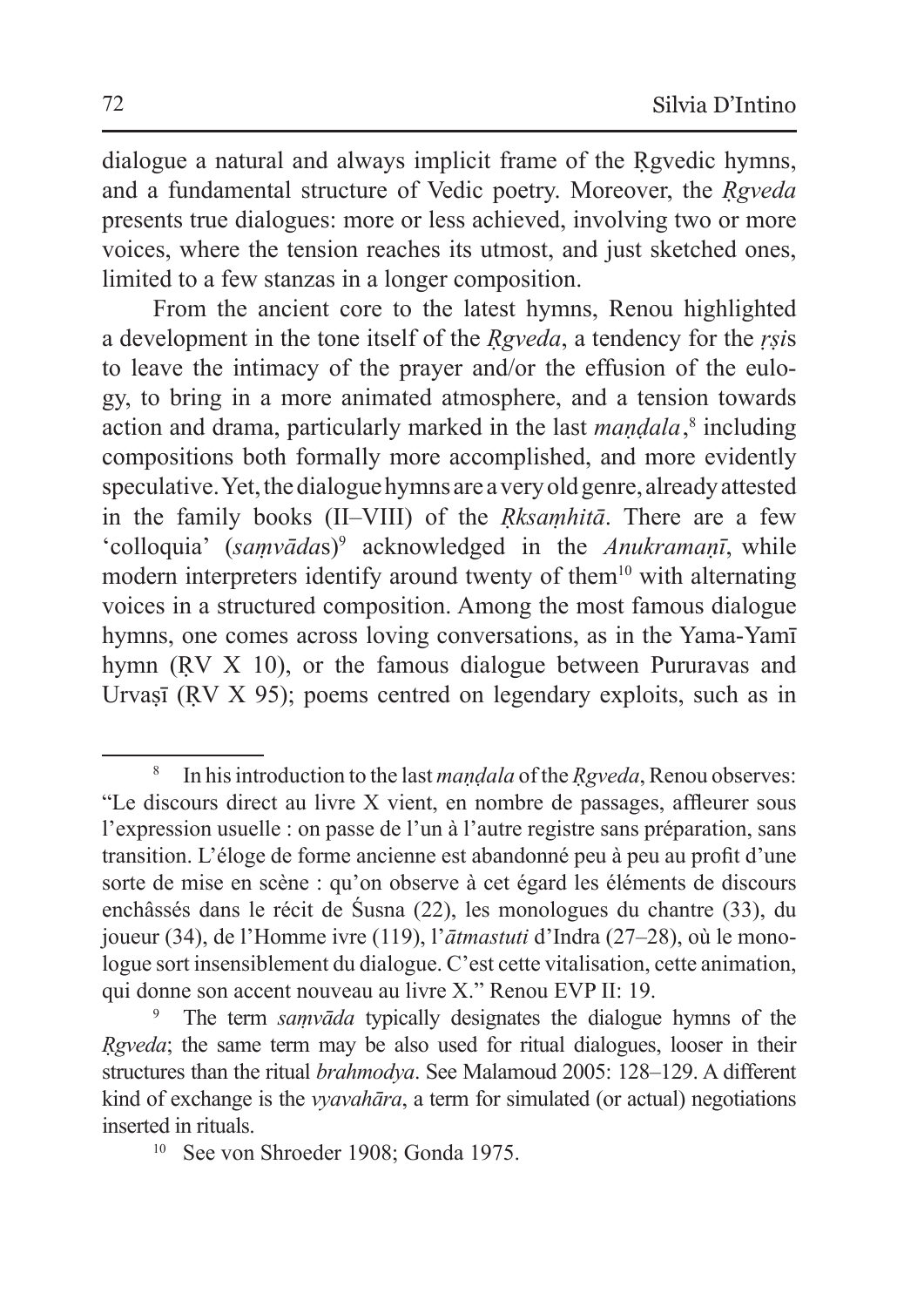the dialogue between Saramā and the Pani (RV X 108), or between Viśvāmitra and the rivers (ṚV III 33), but also allegorical dialogues, as the Frogs' hymn (ṚV VII 103).

Kane considered these compositions as the most accomplished and imaginative in the *Rgveda*, where dialogue is an essential element along with songs, music, and dance—of an ancient dramatic art "of a religious character" (Kane 1951). 11 Their general autonomy from ritual<sup>12</sup> does not free the dialogue hymns from the permanent preoccupation of the Vedic *imaginaire*: the constant reference to the sacrifice—a sort of leitmotiv, both in the poems and, more openly, in ritual literature (instructions and exegesis). As we have seen, the latter corpus presents dialogue scenes inserted in crucial sequences of solemn rituals, the *brahmodya*, "dialogues à clé" (Renou 1960)<sup>13</sup> following a precise scheme, with expected replies on predefined issues, and an expected resolution. In these ritualized pieces, more than in the dialogue hymns of the *Ṛgveda*, Renou sought the beginnings of Indian theatre. More precisely, in the *brahmodya*s recorded in the Brāhmaṇa prose, that present a looser scheme, and a less predictable end:

[...] Mais autant le *brahmodya* inséré dans le culte apparaît fixé d'avance et comme figé, autant la controverse dont le ŚB [*Śatapatha-brāhmaṇa*] nous livre des échantillons était libre de forme et susceptible de prendre des développements imprévus, de s'encadrer dans un schème sommairement dramatique. Plus que les 'hymnes dialogués' du *Rgveda* où l'on sent trop l'*itihāsa* sous-jacent, ces *brahmodya*, avec leurs reparties parfois incisives, sont les vraies ébauches du théâtre indien. (Renou 1948: 84)<sup>14</sup>

<sup>12</sup> It may seem surprising that the dialogue hymns, or some portions of them, are not included in ritual recitations. Yet, as Witzel explains, this is a general trend in the *Ṛgveda*. Cf. Witzel 1997: 265.

<sup>13</sup> The most rudimentary examples of *brahmodya*s are "des faisceaux de questions et réponses qui s'entrecroisent, autrement dit la clé de l'énigme est donnée (comme dans le *kāvya*) à la suite immédiate de son énoncé, la réponse reproduit—à la manière du catéchisme—tous les mots figurant dans la question" (Renou [1960] 1978: 15).

<sup>11</sup> See Kane 1951: 329–330.

<sup>14</sup> See also Renou 1949.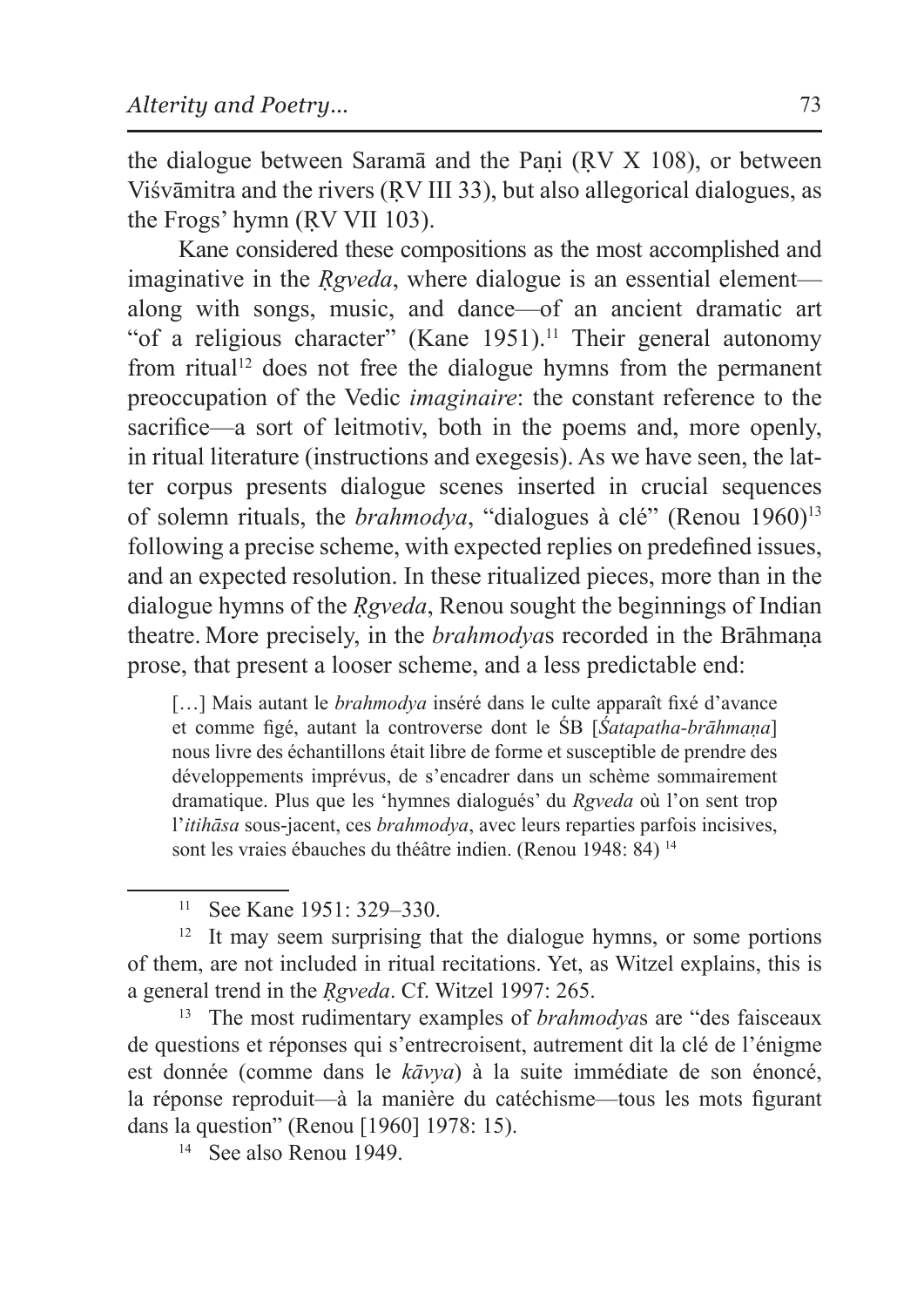Renou did not endorse the hypothesis advanced by Lévi, who sought precisely in the Rgyedic *samvādas* for the first sketches of Indian theatre: "Il est impossible—observed Lévi—de lire la plupart de ces hymnes sans s'imaginer une sorte de spectacle dramatique" (Lévi 1890: 307). The difference in their approaches lies ultimately in the emphasis given by the two Indologists to either the line of ritual or that of poetry as mentioned above. In Renou's opinion, the dialogue hymns are essentially literary pieces.15 Indeed, the study of dialogue in the *Ṛgveda* opens to the more general question of the nature of the hymns. Trying to resume it, Keith observes:

There is, of course, no doubt of the possibility of the dialogues really representing portions of the old ritual in which the priests assumed the character of gods or demons, for there are abundant parallels for such a supposition. But there is no sufficient ground to compel us to seek for such an explanation of these hymns [...] it is perfectly legitimate and much more natural to regard the RV as a collection of hymns, in the vast majority of case of ritual origin, but including some more secular poetry, for which genus alone can we reasonably attribute the battle hymns of Viśvāmitra and Vasiṣṭha. (Keith 1924: 17–18)

While adopting a wider perspective, Keith does not quit the line of ritual, but—what marks his different approach—he draws attention to the secular inspiration and agonistic nature of some dialogue hymns echoing a different rivalry, whose model is the emblematic contest between the *rsis* Viśvāmitra and Vasistha.<sup>16</sup>

<sup>15</sup> The same argument is resumed in Renou's *Introduction* to the reprint of Lévi's *Le théâtre indien*: "ces hymnes [the dialogue hymns] éclairent moins de choses dans la tradition ultérieure qu'ils ne posent eux-mêmes des problèmes nouveaux. Il se peut en effet qu'on doive y reconnaître l'esquisse de figurations dramatisées, mais il est improbable qu'ils soient vraiment les sources du théâtre classique: le dialogue n'y est qu'une forme modifiée de la narration." Renou 1963: xiv–xv, square brackets mine.

<sup>&</sup>lt;sup>16</sup> Though their figures are slightly defined in the hymns, Viśvāmitra and Vasiṣṭha embody the emblematic opposition between *kṣatriya*s and brahmins particularly recorded in the *Rāmāyaṇa*—thus sketching another important filiation, from Vedic poetry to the Indian epics. See Biardeau 1981.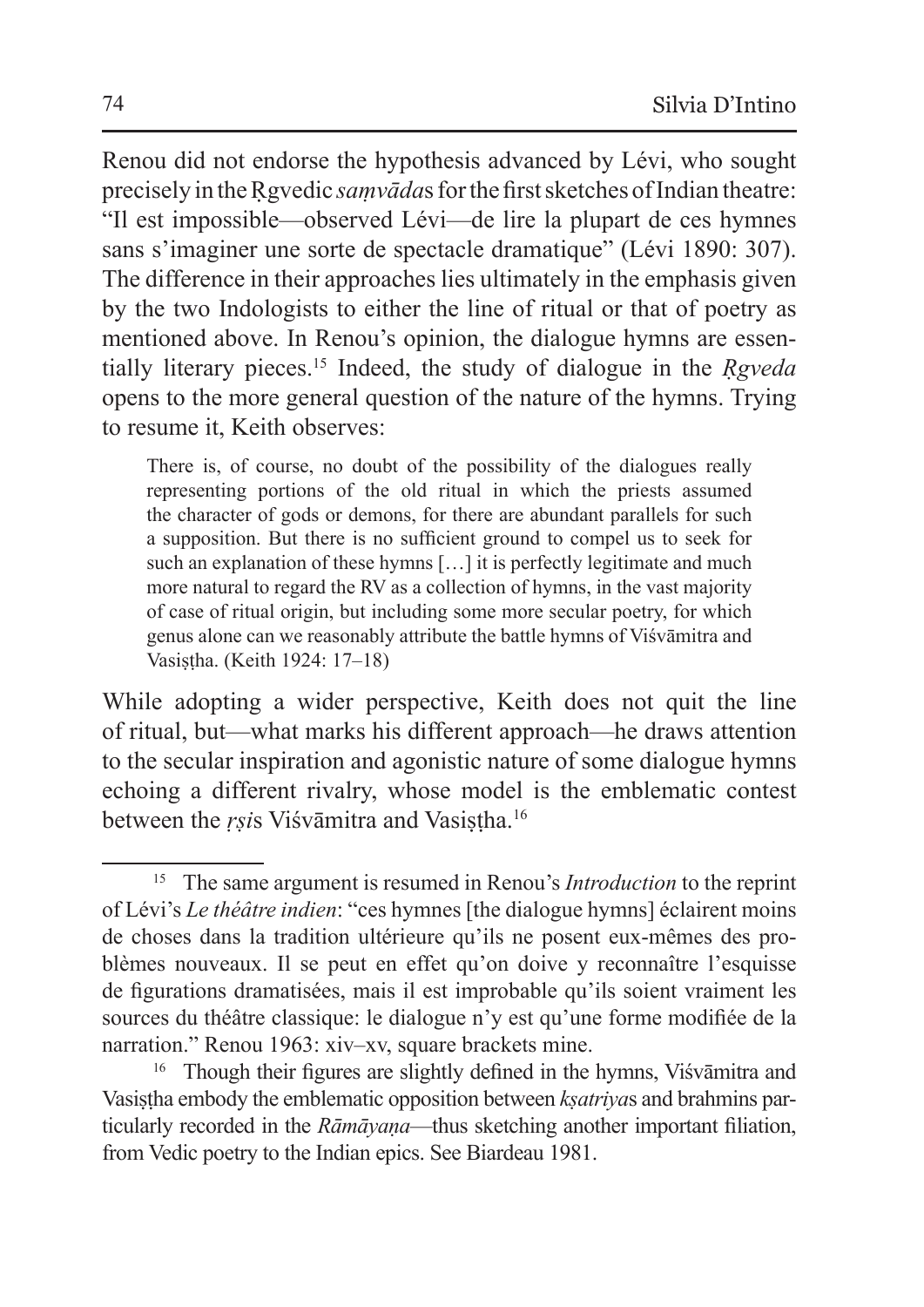In our view, the dialogue hymns are not really at odds with the general scheme (and inspiration) of the *Reveda*: they all have a symbolic and ultimately religious signification. Nevertheless, their explicit topics, more appropriate to free conversations, encouraged Oldenberg to look at them as part of longer narratives (or epic compositions). The *ākhyāna* theory (Oldenberg 1883, 1885) had a great influence on the interpretation of these compositions. Yet, there is at least one element in Oldenberg's theory that is difficult to accept: their popular origin. Renou, as Lévi before him, was not ready to imagine these compositions as a genre alien to learned Indian poetry—out of a continuous development from the *Ṛgveda* to *kāvya*—and did not consider Indian theatre as the heritage of a popular art. Indeed, both Indian theatre and Rgvedic poetry do not ignore popular imagery and make use of motives and expressions derived from it. But they are essentially learned arts:

Éclairer l'évolution préhistorique du théâtre sanskrit par le folklore peut amener à des comparaisons intéressantes: l'inconvénient est que l'originalité d'un art savant se trouve diluée dans l'anonymat des structures élémentaires. Le fait sanskrit, ici comme ailleurs, est d'abord un fait singulier. (Renou 1963: xii)<sup>17</sup>

### **From subject to persona**

It is a different filiation, on the line of poetry, that I would retrace today—a more discrete heritage inscribed in the hymnic expression, and yet addressing the question of Indian theatre in its deeper issues and philosophical implications. According to Bharata's theory of Indian theatre, and Abhinava's exegesis, the aesthetic experience

<sup>&</sup>lt;sup>17</sup> A similar argument is found in Kuiper: "There are at least three points which speak against a 'popular' origin [of drama]: […] First, the performance of the 'Preliminaries' (*pūrvaraṅga*), far from being a mere entertainment, was considered equal to a sacrifice for the benefit of the king and his country; secondly, the older situation as described by the NŚ seems to have been that the sponsor and patron of a performance was mainly, if not exclusively, the king; thirdly, the oldest forms of the drama we know were based on the Vedic mythical picture of the world" (Kuiper 1979: 113–114).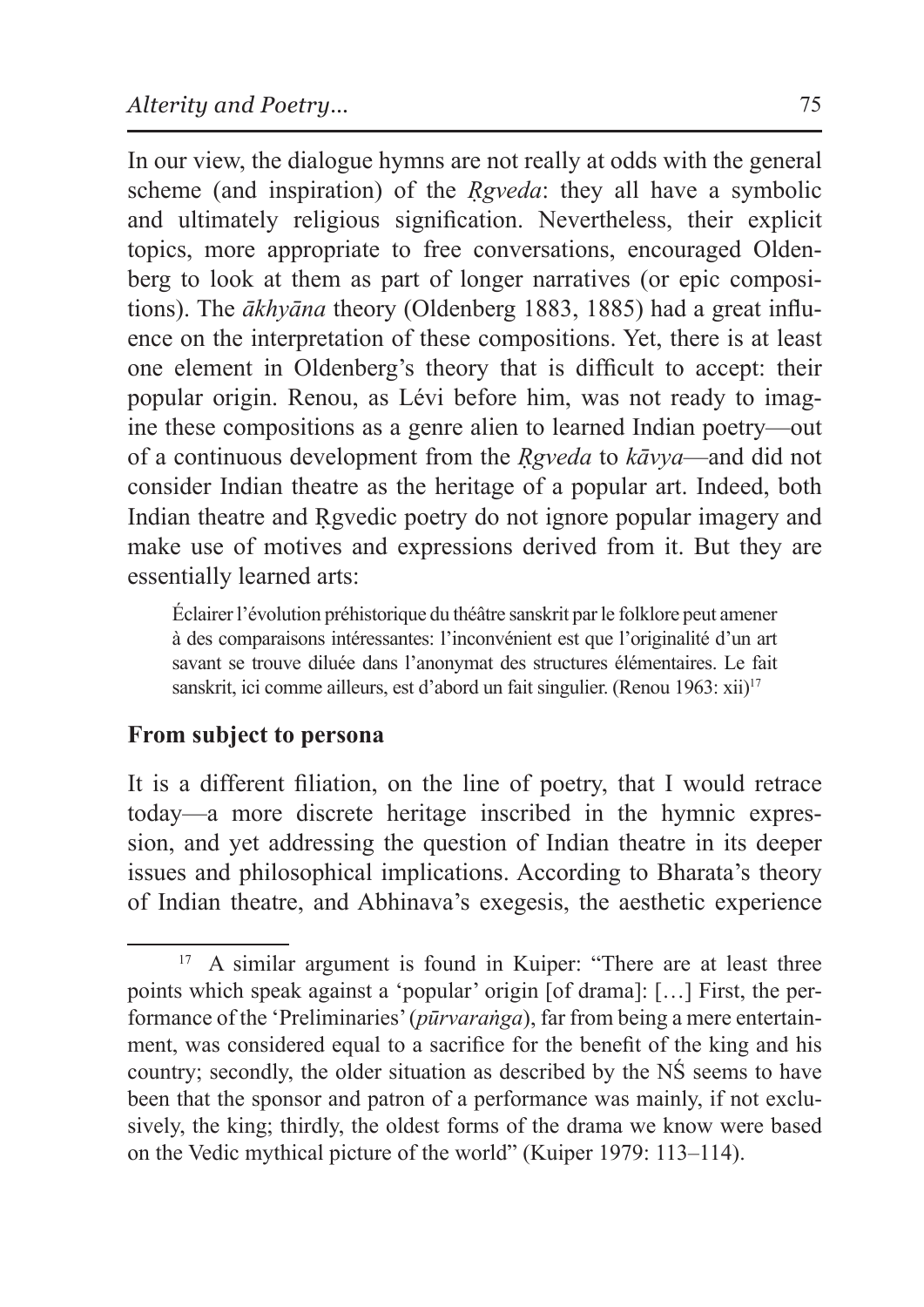appears to be a sort of initiation.18 At the top of his art, the actor is both the character and the witness of the action on the stage:

L'acteur doit demeurer acteur et ne pas laisser prendre à sa personnalité le pas sur son personnage […] À aucun moment, l'interprète ne doit en effet oublier qu'il est aussi ce technicien qui connaît son texte et conforme le rythme de son jeu à celui que le chant et la musique impriment à la représentation. Cela se traduit par un incessant va-et-vient entre distanciation et sensibilité, extériorité et intériorité. Mouvement continu d'ouverture et de fermeture dont rend compte, emprunté au Śivaïsme Kaśmirien, le couple *unmeṣa*/*nimeṣa* qui dit les paupières qui se lèvent ou s'abaissent sur le regard, le lotus qui s'épanouit ou replie ses pétales. (Bansat-Boudon 1992a: 148)

The actor's art much resembles that of the Vedic poet, as I will try to show. A similar splitting of roles characterises poetic expression: the poet rarely speaks exclusively in his name, or tells us a personal story, nor are we able to gather even a few sparks of the poet's biography, while quite often the poet evokes the fears and expectations associated with his art. He speaks more generally as poet, rather than 'this' or 'that' poet, and such impersonality is an essential step in the construction of his 'poetic persona',19 a practice of role-splitting especially visible when he speaks in the first person singular, and particularly within the dialogue compositions.

As we have seen, in the *Rgveda* dialogue is more than a genre. The poet brings out the voice of someone else (sometimes two or three different voices)<sup>20</sup> using direct speech, saying 'I' and 'you'. This feature allows for looking at dialogues as the expression of a dramatic poetry. In a distinctive way, the poet uses the pronoun 'I' (*ahám*) also to give voice to the god, the divine interlocutor in the poem who is, at the same time, the ultimate recipient of the hymn. It is the *ātmastuti*, the 'autoeulogy [of the deity]', a well codified genre in Vedic poetry. The god Indra in ṚV IV 26, just as later the goddess Vāc in RV X 125, for instance, speaks in the first person singular;

<sup>&</sup>lt;sup>18</sup> On the aesthetic experience in the theory of Indian theatre, see Gnoli 1956; Bansat-Boudon 1992a, 1992b, 2004a.

<sup>&</sup>lt;sup>19</sup> On this notion, see Jamison 2007, ch. III.

<sup>20</sup> E.g. ṚV I 170. Cf. Gonda 1975: 198–210.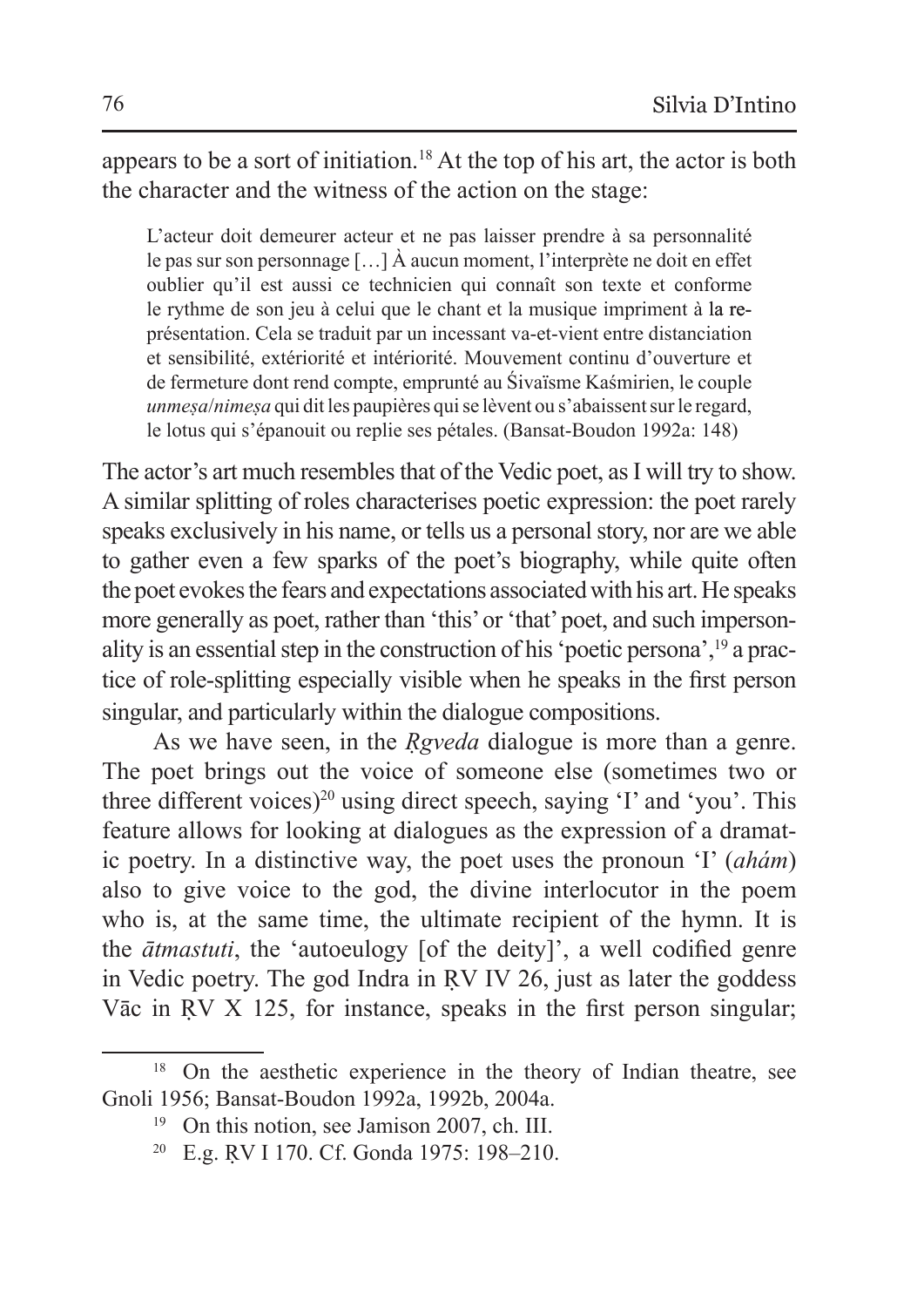the reiteration of the pronoun 'I' at the beginning of each stanza of the poem (sometimes at the beginning of each *pāda*) is a common device in the *ātmastuti*: *aháṃ rudrébhir vásubhiś carāmi / ahám ādityaír utá viśvádevaiḥ…*<sup>21</sup>

In his remarkable study on self-assertion in the *Rgveda*, Thompson characterises the *ātmastuti* as "the phenomenon of self-assertion in its most emphatic and most dramatized form" (Thompson 1997: 146). It is truly a fascinating reading:

I would suggest that the ṚV *ātmastuti* is of particular interest precisely because it shows us a moment in Vedic, when the gods manifest themselves here on earth, for all to hear, if not to see: they are made manifest within, are represented by, and are performed by the poets, in such performances as the *ātmastuti*. It would appear to me that a poet who performs an *ātmastuti* is herself (or himself)<sup>22</sup> a veritable sign of the targeted god. *(ibid.*: 153, brackets mine $)^{23}$ 

In Thompson's view, the *ātmastuti* is the mark of a theophany for the poet, who literally takes the role of the god in a codified ritual performance, and manifests the presence of the deity, in a sort of 'verbal theatre':

In lieu of any certain evidence of other overtly theatrical features of impersonation, we might consider the Vedic *ātmastuti* as a strictly 'verbal impersonation', or even a verbal masque.  $(ibid.: 157)^{24}$ 

<sup>24</sup> The "verbal masque" recalls Lévi-Strauss' "virtual mask." Thompson adds: "(If it was not intended as an impersonation, then what else could

 $21$  RV X 125 1: "I roam with the Rudras and the Vasus, I with the Ādityas and the All Gods. / I bear both Mitra and Varuna, I Indra and Agni, both the Aśvins." Transl. Jamison–Brereton 2014: 1603.

<sup>22</sup> Thompson 1997: 196. The author says "herself," as the passage follows the analysis of the *ātmastuti* ṚV X 125 (quoted *supra*).

<sup>23</sup> To substantiate his demonstration, Thompson extends his enquiry, following in the steps of Mauss 1937, to other Indo-European cultures: "For in fact the phenomenon of self-assertion, in ritual or in poetic contexts in which gods are impersonated or incarnated (or rather in which humans are possessed by them), is by no means unique to Vedic. This is a phenomenon which is very widespread and perhaps should be recognized as an *independent* ritual or folkloric *performance*" (Thompson 1997: 155, my italics).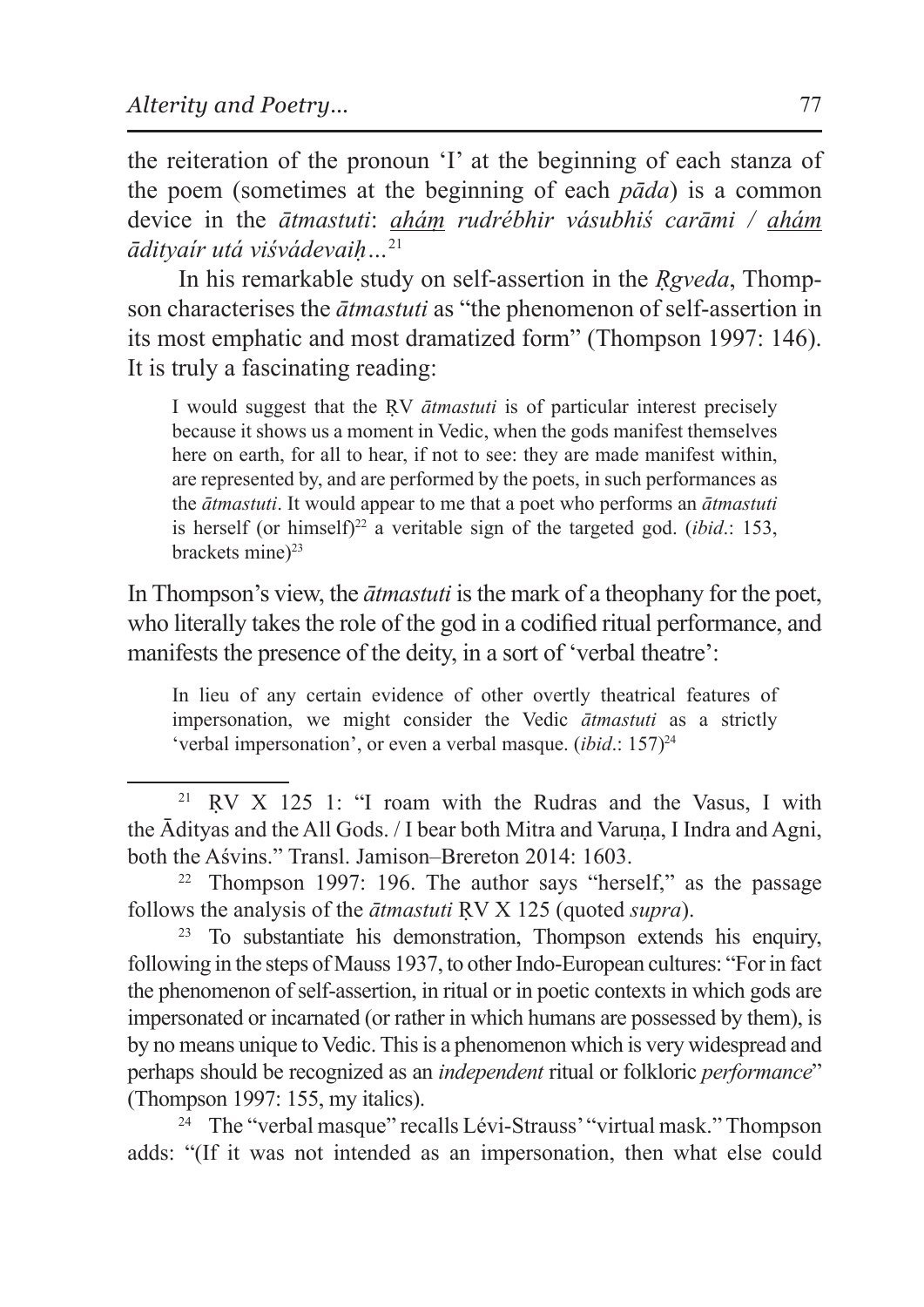Thompson uses the terms "impersonation," "identification",<sup>25</sup> and "incarnation" to describe the process the poet undergoes during the *ātmastuti*. A similar transformation, he says, is at work in the dialogue hymns:

But what does it mean to say that this  $[RV 4, 42]$  is a dialogue hymn?  $[...]$ Either there are two (or more) speakers physically present and the hymn is a literal record of their dialogue […] Or there is one speaker physically present and performing alone. In this case, the hymn is a performance in a rather strong, even theatrical, sense: the speaker adopts the roles, the personae, and indeed the names of all those represented in the hymn as speakers. (*ibid*.: 165)

According to Thompson's hypothesis, the *ātmastuti* and the dialogue hymns may be considered as the oldest form of Indian theatre, in its most mimetic expression (if not a form of possession).<sup>26</sup> We are closer to theatre than to lyric poetry. Yet, does the poet, in both cases, and more generally when he uses the first person pronoun, consider himself as the one who says 'I' (*ahám*)? To what extent assuming different roles or personae induces in the poet a process of identification? The Vedic context, and particularly Vedic poetry, seems to suggest a different approach.

Let us remember here that in the hymns we rarely listen to the poet's voice exposing his personal ideas and emotions. Moreover, the poetic creation is regarded in the hymns as a collective work a theory which has its manifesto in ṚV X 71. Generally, in the close of the hymn, the poet uses the first person plural, a 'we' presenting himself as the speaker for a community—his clan, his school. From this point of view, the hymns appear rather as a form of choral lyrics, although some actual choirs do appear here and there in the *Ṛgveda*. Among these choirs, we shall isolate the voice of the *ṛṣi*'s companions, the other poets, and particularly the ancient *kavi*s, whose support is requested to get inspiration, as we read in the incipit of another old hymn, RV III 38, attributed to Viśvāmitra:

the *ātmastuti* have been understood to be, if not an identification with, or an incarnation of, a god?)" (Thompson 1997: 155 ).

<sup>25</sup> Aterm associated by the author to Sanskrit *bándhu*. Cf. Thompson 1997: 143.

<sup>26</sup> Thompson, *op. cit.* (see *supra*, fn. 23–24).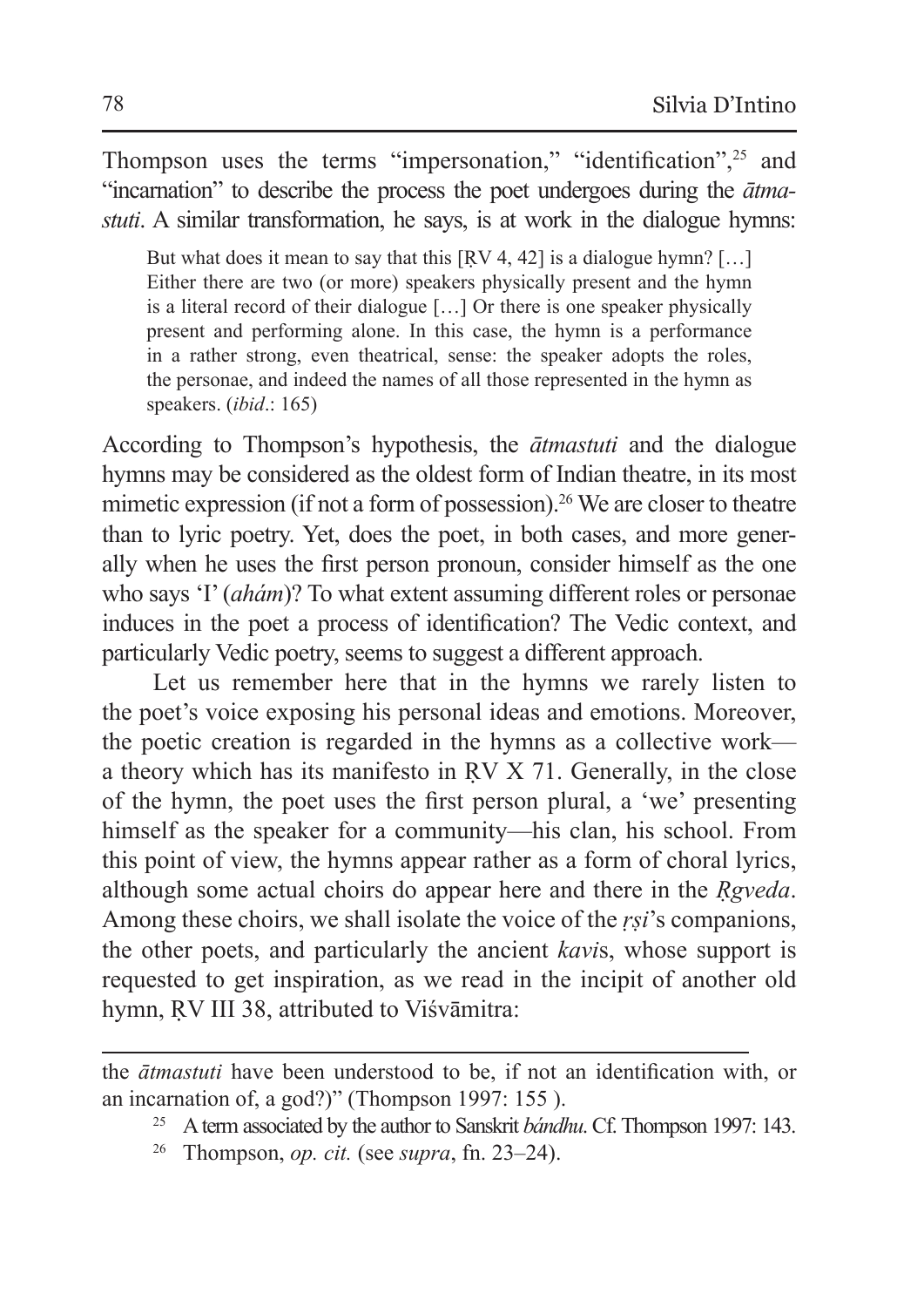*abhí táṣṭeva dīdhayā manīṣā́m átyo ná vājī́ sudhúro jíhānaḥ / abhí priyā́ṇi mármṛśat párā́ṇi kavī́m̐r icchāmi saṃdṛ́ śe sumedhā́ḥ* //

[Víśvāmitra:] Like a craftsman I conceived an inspired-word, as a winning steed well-trained and moving forward: longing for beloved and remote [days], I, well-inspired, wish to meet the ancient-poets (*kaví*s).

*inótá pṛcha jánimā kavīnā́m manodhṛ́ taḥ sukṛ́ tas takṣata dyā́m / imā́ u te praṇíyò várdhamānā mánovātā ádha nú dhármaṇi gman //*

[Indra:] Ask the generations of poets (saying): "steadily inspired, artfully acting, you crafted the sky" / and for you these guides, fully vigorous, moved by inspiration, will come here according to *dhárma*. (ṚV III 38, 1–2ab)<sup>27</sup>

Though this hymn is not inventoried among the dialogue hymns, the quoted passage shows a dialogue sequence, the subject shifting from the first person singular in the first stanza to the second singular in the following one. Introducing this hymn, Jamison observes that it is a frequent device in the *Ṛgveda* to see the poet addressing himself in the second person (Jamison, Brereton  $2014$ );<sup>28</sup> yet, though the poet does not (as he never does) explicitly identify the interlocutor, I suggest this could be, at some point, the deity praised by the poem, Indra himself. His name is not recorded in the whole poem, except for the formulaic last stanza (the Viśvāmitra refrain), and yet it is possible to read the beginning, and the whole hymn as a dialogue between the poet and Indra, who gives him some instructions on poetic art. Be that as it may, shifting from the first to the second person singular, while suggesting an extraordinary intimacy between the poet and the god, simultaneously enhances the ambiguity of the poem. In such a context, the use of the pronoun 'I' produces more of an estrangement effect than a mimetic one. A form of alterity is on display, and that is one of the most fascinating features of Vedic poetry.

<sup>27</sup> Translation mine.

<sup>&</sup>lt;sup>28</sup> In the introductory note to this hymn, Jamison observes: "In the second verse, addressing himself (as so often) in the  $2<sup>nd</sup>$  person, he [the poet] exhorts himself to seek models from the earlier poets" (Jamison, Brereton 2014: 521).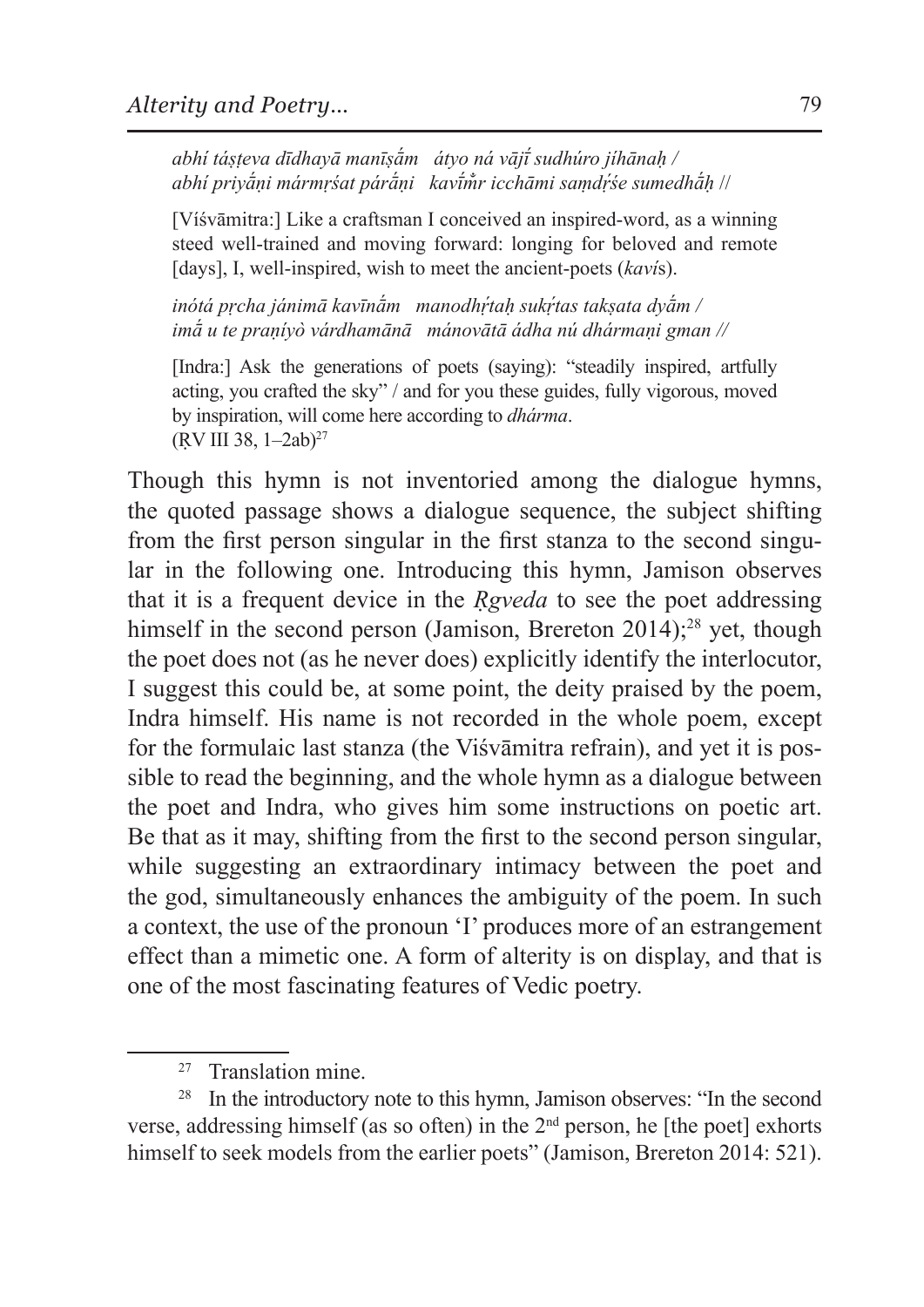# **Alterity and poetry**

In the ideal reconstitution of what we may call *the invention of theatre* (more than its 'origin') in the Indian tradition, we are engaged in a backwards reflexion, up to the moment that precedes the emergence of characters, or even types—the Indra (virile) type, the Uṣas (gracious) type, or the (losing) gambler character, the (abandoned) lover… Among the strategies employed in the Vedic hymns to set up a shift from subject to persona (and *vice versa*), I have particularly focused on the use of the first personal pronoun 'I' within a dialogical sequence. Jamison observes that in the Ṛgvedic hymns, the dialogue-effect comes out of the poet's mindful use of personal pronouns, setting out a strategy of rapprochement and distanciation, and a reflexion, inside the hymns, on the grammatical category of the person. The poetic *aham* in the hymns is not the lyric 'I'. It does not stand alone, but immediately evokes a counterpart, a responding 'you', in an explicit or imaginary dialogue, where the interlocutor is able to say 'I' in his/her turn—though the expected reply may be absent, or simply not recorded in the poem. It is also impossible to imagine such an *intimate theatre* out of an oral context: the poet in fact speaks in front of other poets, and addresses himself to an ideal witness. The responding 'I' *par excellence* is that of the addressed god: *ayám asmi jaritaḥ páśya mehá* "Here I am, o singer. Look at me here."<sup>29</sup>

In the hymns, shifting from the poet's voice to a responding 'I' often also means covering the distance between men and gods. The hymns I am going to focus on now belong to a small group of poems (ṚV VII 86-88) addressed to Varuṇa and attributed to one of the most 'personal' voices of the *Ṛgveda*, that of the *ṛṣi* Vasiṣṭha, so personal and exclusive that, in her remarkable study on this group of hymns, Jamison recalls Heinrich Zimmer's comparison between Vasistha's voice and that of Zarathustra in the *Avesta* (Jamison 2007: 91). Jamison also observes that the use of the first person singular in the *Ṛgveda* shows

<sup>&</sup>lt;sup>29</sup> RV X 28, 4a. Transl. Jamison 2007: 44. On this stanza, and the construction of the "poetic persona" in the *Ṛgveda* (and in the *Avesta*), see ch. I and III.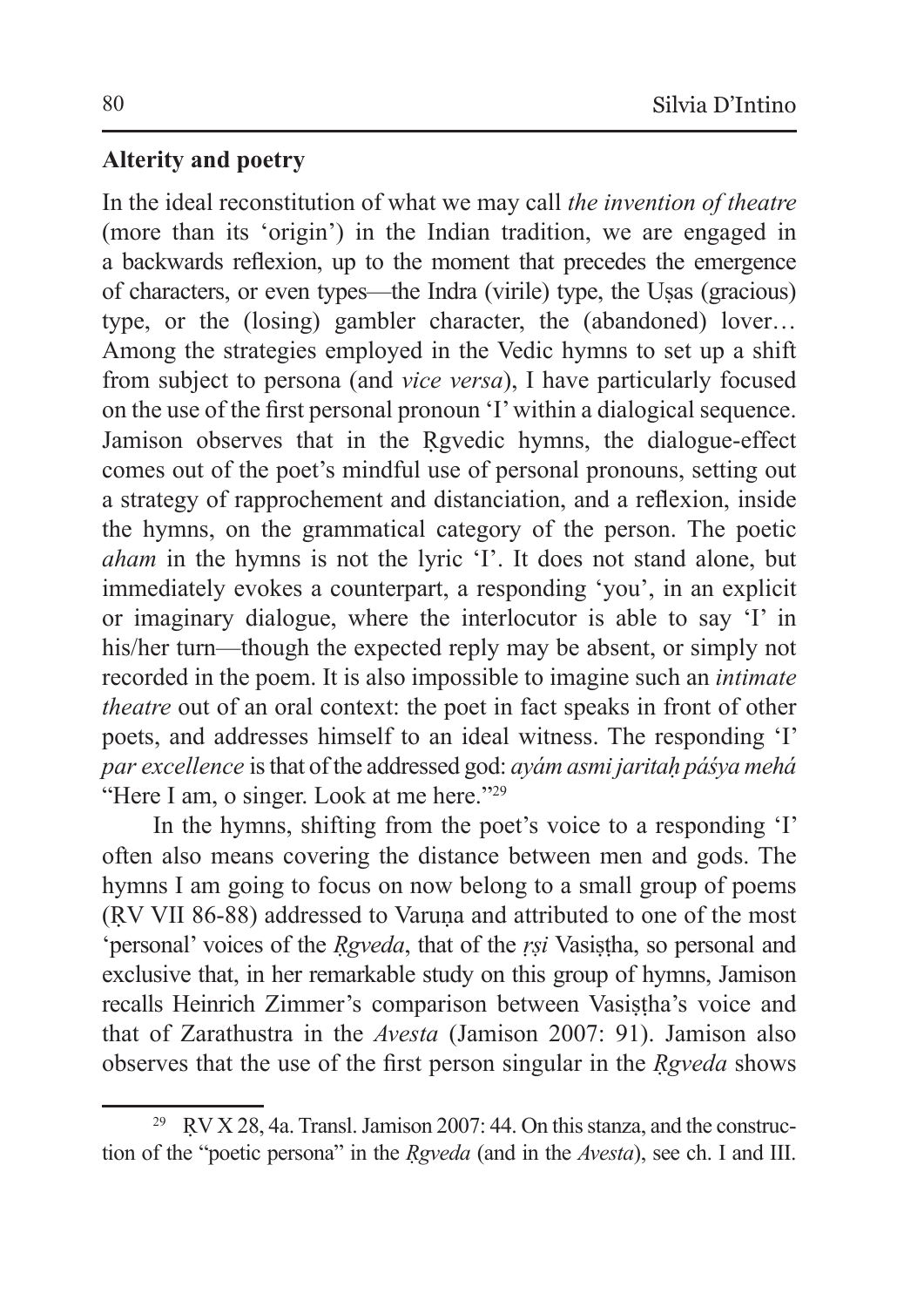a substantial difference with the poet's autoreferential 'I' in the *Avesta*. 30

The intimate tone of the dialogues between Vasistha and the god of dharma and *ṛta*—a god of asurian nature, what in the *Ṛgveda* does not mean less divine than the *deva*s, but rather more ancient, venerable, and fearsome—is particularly remarkable. These hymns, and Vasistha's language, may help us to better understand the capacity of the poet to take multiple 'roles' as a significant example of Ṛgvedic 'poetics of alterity'. The poet inserts direct speeches, reported replies, and other verbal exchanges reflecting forms of alterity and puzzling duplicity, a tension lastly exalting the *mystery of speech*. Beside the density (economy) of expression, the poet's choice of personal pronouns partakes in the expressive ambiguity of the *Ṛgveda*:

L'économie n'est pas une fin en soi. L'objectif, en définitive, est de voiler l'expression, d'atténuer l'intelligibilité directe, bref de créer l'ambiguïté. C'est à quoi concourt la présence de tant de mots obscurs, de tant d'autres qui sont susceptibles d'avoir (parfois, simultanément) une face amicale, une face hostile; c'est ce que montre aussi l'état d'inachèvement où sont la plupart des hymnes dialogués […] On ne peut faire d'étude linguistique valable sur le Veda sans tenir compte de ces tendances qui, loin d'être un jeu, adhèrent au plus profond de la pensée indienne. (Renou 1966: 55)

The first stanza of RV VII 86 introduces a conventional celebration of the god Varuṇa, his cosmogonic deeds, the separation between heaven and earth:

*dhī́ rā tu àsya mahinā́ janū́ṃṣi ví yás tastámbha ródasī cid urvī́ / prá nākám ṛṣváṃ nunude bṛhántaṃ dvitā́ nákṣatram papráthac ca bhū́ma //* 

Insightful are the races (of gods and mortals) through the greatness of him who propped apart the two wide world-halves.

He pushed forth the vault of heaven to be high and lofty, (also) the star [=the sun] once again, and he spread out the earth.

 $(RV VII 86, 1)^{31}$ 

<sup>&</sup>lt;sup>30</sup> With few remarkable exceptions in late Gathas, namely the "Lament" of the Soul and the Cow", where "the referent of the pronouns are constantly shifting, making it impossible to be certain who is 'I' and who is 'you' from verse to verse […]" (Jamison 2007: 46).

<sup>&</sup>lt;sup>31</sup> I follow Jamison's translation for the whole hymn. Jamison, Brereton 2014: 991–992.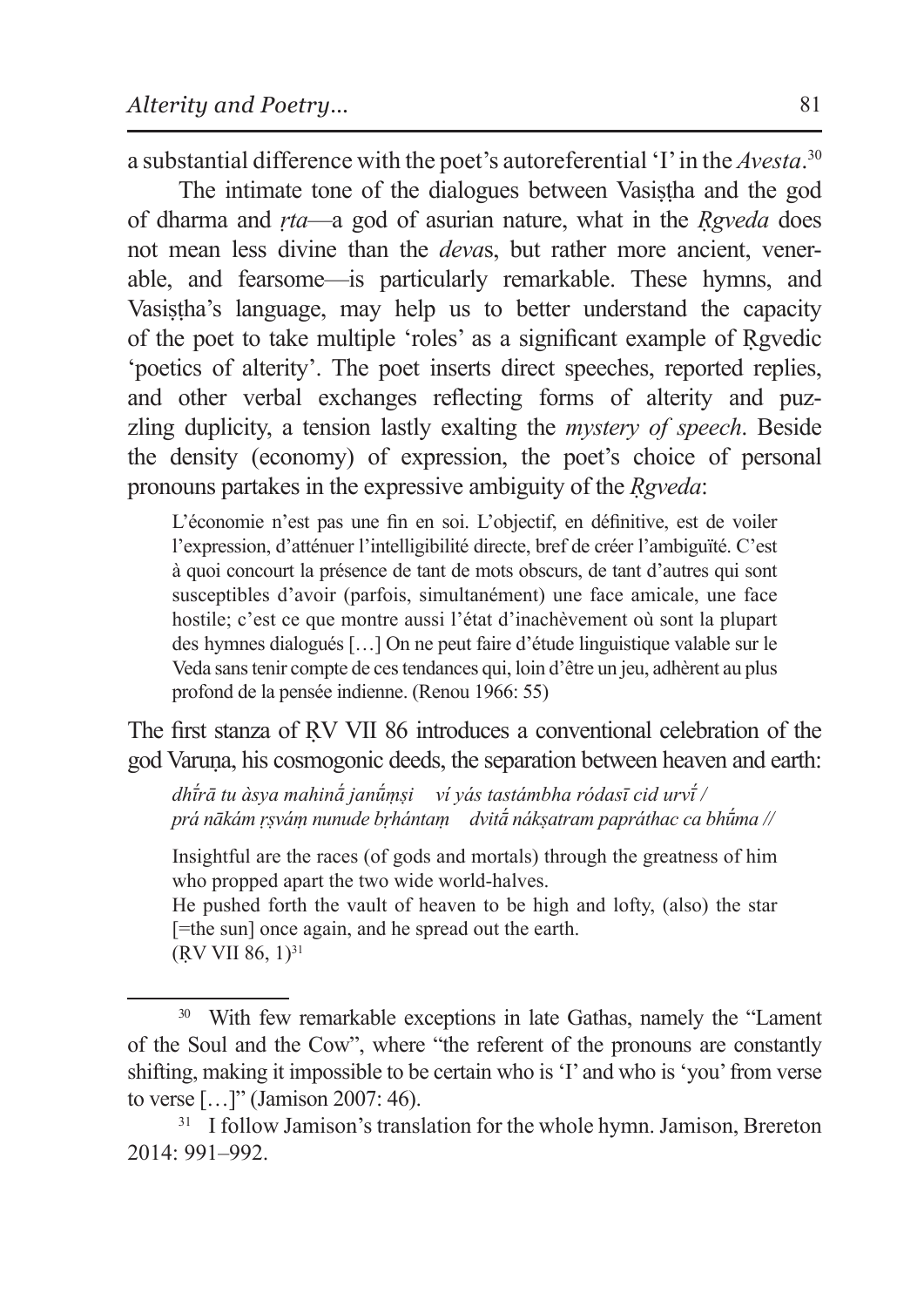In contrast to this evocation of Varuna's exploits—both a conventional *incipit* and a *captatio benevolentiae*—the following stanza shows Vasistha abandoned by the god:

*utá sváyā tanvā̀ sám vade tát kadā́ nv àntár váruṇe bhuvāni / kím me havyám áhṛṇāno juṣeta kadā́ mṛḍikáṃ sumánā abhí khyam //* 

And together with my own self, I speak this: "When shall I be within Varuna? Might he take pleasure in my offering, become free of anger? When shall I, with good thoughts, look upon his mercy?" (ṚV VII 86, 2)

The poet speaks to himself, and yet, starting his monologue, he uses a recurrent formula, saying emphatically (and redundantly) that he is in dialogue with his own 'person'  $(tan\tilde{u})$ <sup>32</sup> and at the same time calling into play his divine friend, the addressee of the poem, explicitly named here. For a moment, in his dialogue with the god, the poet introduces a reflection on the speaking I, who is neither exactly himself, nor someone else, a figure of the alterity at work in Vedic poetry. The poet plays both roles, the poetic 'I', and his/its alter-ego.33 Intimacy and distanciation go side by side. The wish for 'accessing' (the favour of) the god (*antár váruṇe bhuvāni*) expressed in the first stanza is recalled (and fulfilled) in the last one: "This praise song is for you, Varuna, you who are of independent will. Let it be set within your heart" (*hṛdí stóma úpaśritaś cid astu*).<sup>34</sup>

<sup>34</sup> RV VII 86, 8ab.

<sup>&</sup>lt;sup>32</sup> On the meaning of *tanu*<sup> $\tilde{u}$ </sup>, 'body-and-self,' see Malamoud 1989: 231. Renou translated twice this hymn, and this expression: "Je tiens un colloque avec moi même", Renou 1947; "Alors je me consulte en moi-même" (Renou EVP V: 71).

<sup>&</sup>lt;sup>33</sup> I propose here an alternative reading of this stanza (and the whole hymn), with Varuna being tacitly involved in the play, what precisely makes it a drama. Jamison observes: "[…] But the second verse leaps into intimacy with the emphatic  $1^{st}$  person: 'With/through my own self I speak...' Or so it first appears, but notice that though the verbal idiom *sám vad* 'speak together with' presupposes a dialogue, the other participant is absent" (Jamison 2007: 97).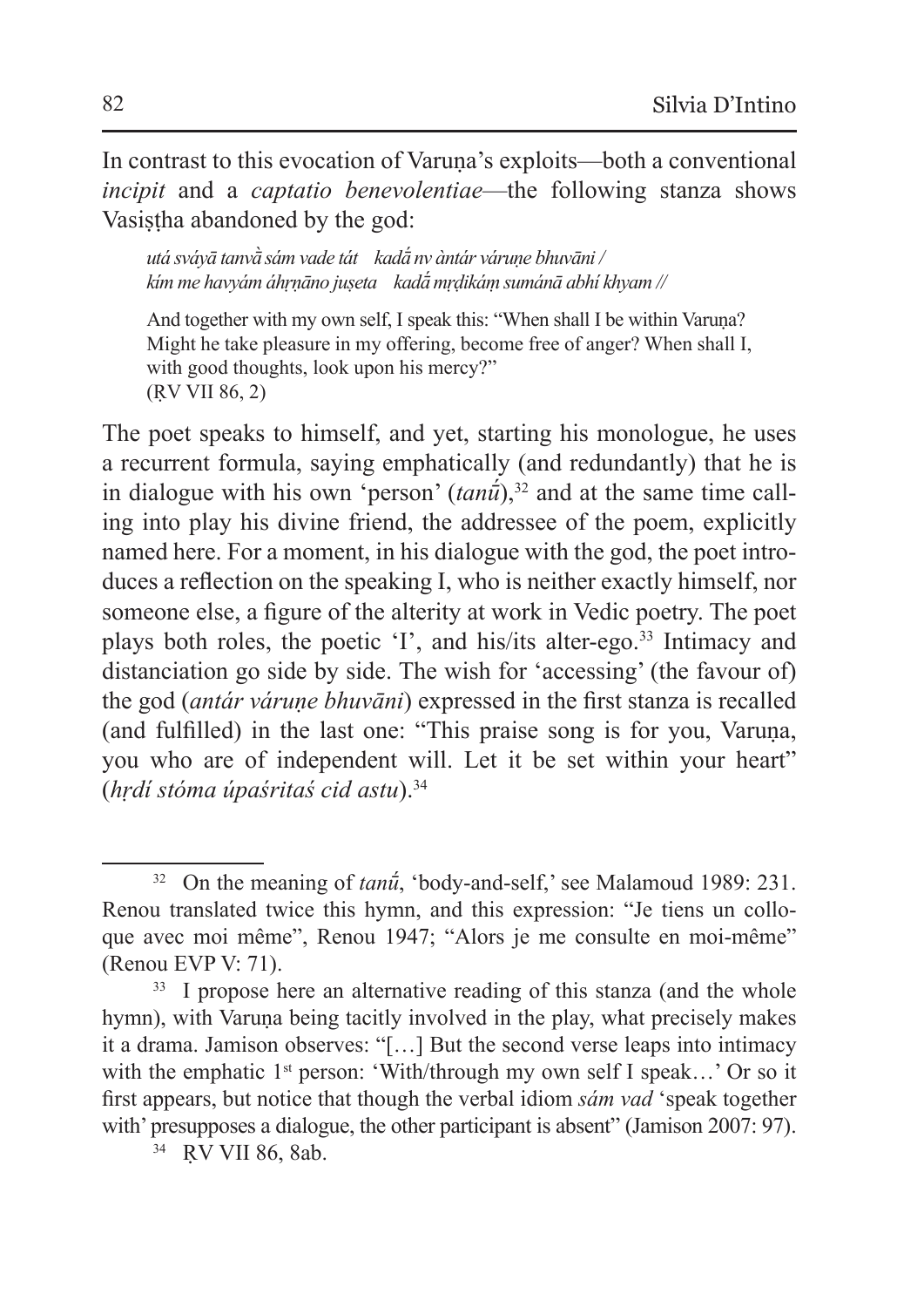# **Scenes**

The hymn turns around a separation, and Varuṇa's fault. Something is broken in the relation between the poet and the god. The poet's companions, in choral function, amplify the tension and the dramatic force of the scene. They are both witnesses and participants:

*pṛché tád éno varuṇa didṛ́ kṣu úpo emi cikitúṣo vipṛ́ cham / samānám ín me kaváyaś cid āhur ayáṃ ha túbhyaṃ váruṇo hṛṇīte //*

I ask myself about this guilt, o Varuṇa, wanting to see; I approach those who understand in order to enquire. Even the sage poets say the very same thing to me: "Varuna is now angry with you." (ṚV VII 86, 3)

The intimate dialogue between Vasistha and Varuna is not based on a story, nor on an actual plot; it rather focuses on the scene of the *abandonment* of the poet by the god, whose reason(s) he ignores, or cannot recover—an uncertainty that dramatically spreads over the whole poem. Vasistha's fault is left in a vague past, and the poet seeks reconciliation with the god:

*kím ā́ga āsa varuṇa jyéṣṭhaṃ yát stotā́raṃ jighāṃsasi sákhāyam /* 

Was the offense so very great, Varuna, that you wish to smash a praise singer and companion? [...] (ṚV VII 86, 4ab)

The general scheme in the dialogue hymns is the convergence of its elements towards a 'scene': its present mystery, and a few sparks of memory brought into the picture as 'past scenes' (flashbacks), following an evocative (vs narrative) logic aiming at deepening its obscurity. Varuṇa's wrath against the poet introduces a reflexion on the fault, which appears now as the topic of the hymn—does this anticipate a karmic conception of the action?

*áva drugdhā́ni pitriyā sṛjā nó 'va yā́ vayáṃ cakṛmā́ tanū́bhiḥ / áva rājan paśutṛ́ paṃ ná tāyúṃ sṛjā́ vatsáṃ ná dā́mno vásiṣṭham //* 

Release from us ancestral deceits and those that we ourselves have committed. O king, release Vasistha from his bond like a cattle-stealing thief, like a calf.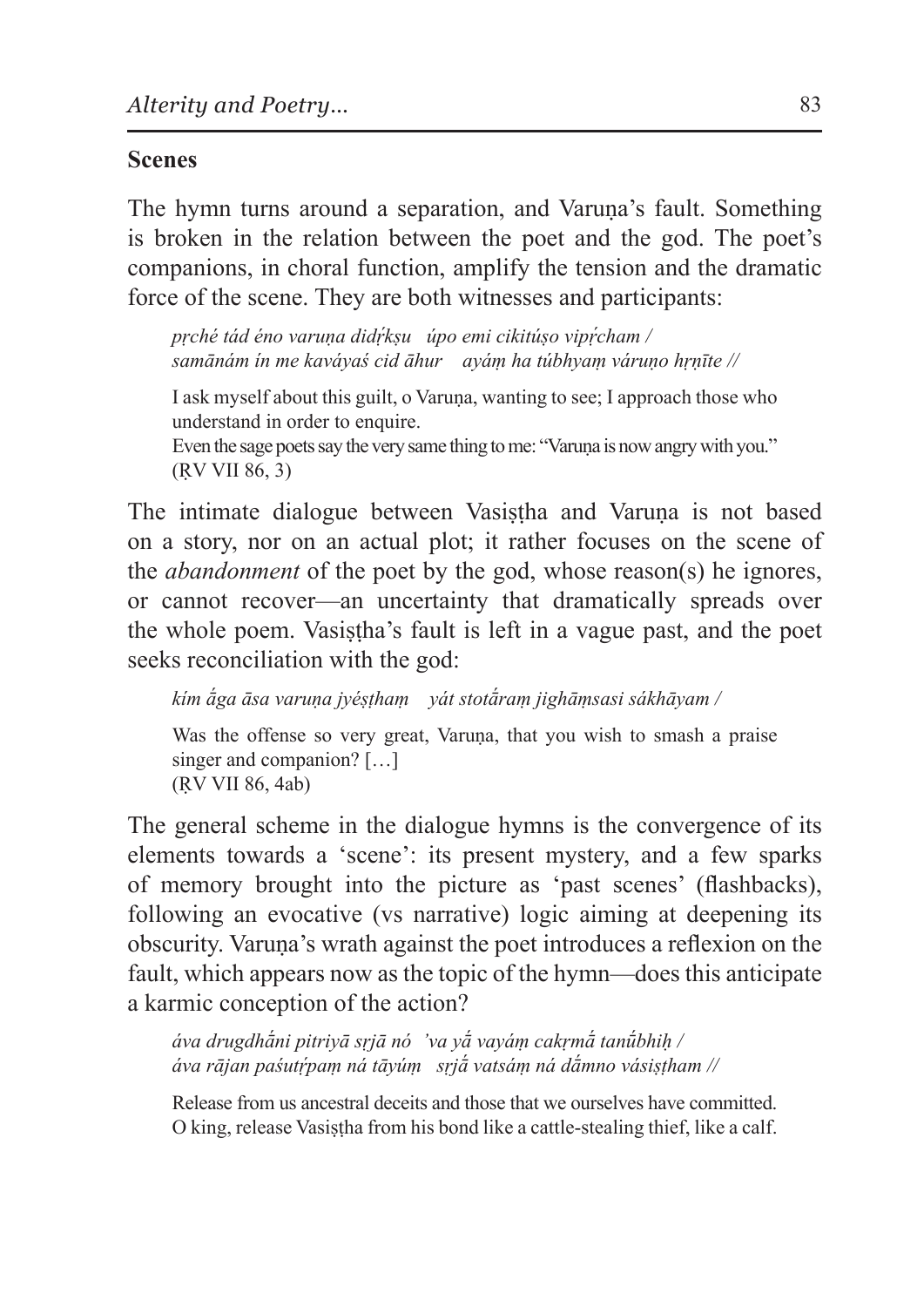*ná sá svó dákṣo varuṇa dhrútiḥ sā́ súrā manyúr vibhī́ dako ácittịh / ásti jyā́yān kánīyasa upāré svápnaś canéd ánṛtasya prayotā́ //* 

This was not one's own devising nor was it deception, o Varuna (but rather) liquor, frenzy, dice, thoughtlessness. The elder exists within the misdeed of the younger. Not even sleep wards off untruth.

(RV VII 86, 5-6)<sup>35</sup>

We know from the other hymns in the same series how strong the friendship between the poet and the god is—culminating in the epiphanic character of their encounter, Varuna's face beaming throughout the fire (ṚV VII 88, 2), and the memorable scene of Vasiṣṭha's initiation on the boat, the object of Vasistha's endless nostalgia:

*ā́ yád ruhā́va váruṇaś ca nā́vam prá yát samudrám īráyāva mádhyam / ádhi yád apā́ṃ snúbhiś cárāva prá preṅkhá īṅkhayāvahai śubhé kám //*

When we two, Varuna and (I), will board the boat, when we two will raise the middle of the sea,

when we two will voyage through the crest of the waters, we will swing on the swing for beauty.

*vásiṣṭhaṃ ha váruṇo nāvy ā́dhād ṛ́ ṣiṃ cakāra svápā máhobhiḥ / stotā́ram vípraḥ sudinatvé áhnāṃ yā́n nú dyā́vas tatánan yā́d uṣā́saḥ //*

Varuna placed Vasistha on the boat. Skillful in his work, he made him a seer through his great powers.

The inspired poet (made him) a praise singer on that brightest day of days for so far as the heavens, for so long as the dawns will extend. (ṚV VII 88, 3–4)

Beyond the theme of Vasistha's fault, it is his poetic vocation we find at the core of the dialogue with Varuna, a dialogue between two poets,

<sup>&</sup>lt;sup>35</sup> I thank here the anonymous reviewer for reminding me of Jurewicz's interpretation (Jurewicz 2010) of this group of hymns, where Vasistha's lack of cognition, expressed in terms of night, sin and bondage, will be solved with the recovering of vision (exaltation), and daylight, in a coherent symbolic network: "What is important is that the lack of cognition is not only the reason for sin but also its result. The poet does not even know which one of his activities could be sinful" (*ibid*.: 414).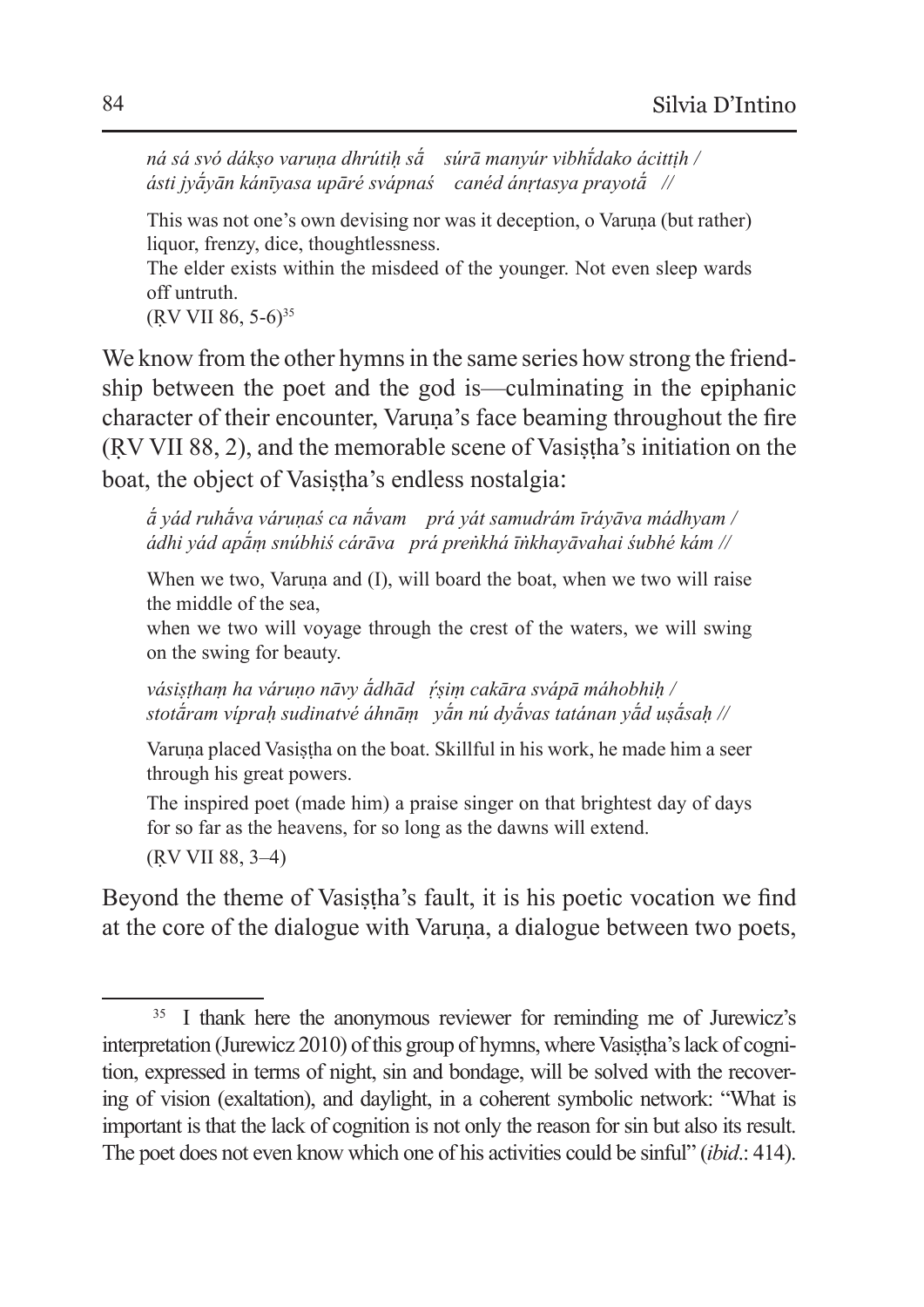divine and human, about the mystery of speech, condensed in a famous, enigmatic stanza:

*uvā́ca me váruṇo médhirāya tríḥ saptá nā́mā́ghnyā bibharti / vidvā́n padásya gúhyā ná vocad yugā́ya vípra úparā́ya śíkṣan //*

Varuna said to me who am wise: "the inviolable cow bears three times seven names."

Knowing of its track, he will speak (its names) like secrets—he the inspired poet who strives on behalf of the later generation.  $(RV VII 87, 4)^{36}$ 

And again, in the last hymn of the series, we come across the leitmotif of the abandonment of the poet:

*kvà tyā́ni nau sakhyā́ babhūvuḥ sácāvahe yád avṛkám purā́ cit /* Where have these companionships of ours come to be, when previously we would have accompanied one another without wolfish hostility? (ṚV VII 88, 5ab)

All these elements are opaque. What happened? Nobody knows. The poet is excluded from the divine companionship, he is abandoned by the god for a reason he himself doesn't know. Vasistha looked for mercy, asked for forgiveness, as we have seen. But this mysterious scene receives new light when observed through themirror of the relation between the poet and speech, the poem being a means to provoke the deity (into the scene), and to assure divine protection:

*śáṃ naḥ kṣéme śám u yóge no astu yūyám pāta svastíbhiḥ sádā naḥ //*

Let there be good fortune in peaceful settlement for us and let there be good fortune in war for us.—Do you protect us always with your blessings.  $(RV VII 86, 8cd)^{37}$ 

<sup>&</sup>lt;sup>36</sup> Jamison's translation follows one of the two possible readings of the stanza, depending on the value ascribed to the particle *ná*, both a comparative and a negative conjunction. See D'Intino 2011. Renou sees in the second half of the stanza the poet affirming that "celui qui connaît le[s] *padá* doit les enseigner comme des arcanes" (Renou EVP I: 10); and yet he translates the stanza as follows: "Varuna m'a dit, à moi clairvoyant: la vache-Parole porte trois fois sept noms. Que celui qui connaît (sa) trace, *qu'il ne dise pas ces (noms) secrets*, poète désirant être utile aux générations futures" (EVP V: 71, my italics)—a translation I would also be inclined to follow.

<sup>37</sup> For the first part of the stanza, see *supra* fn. 34.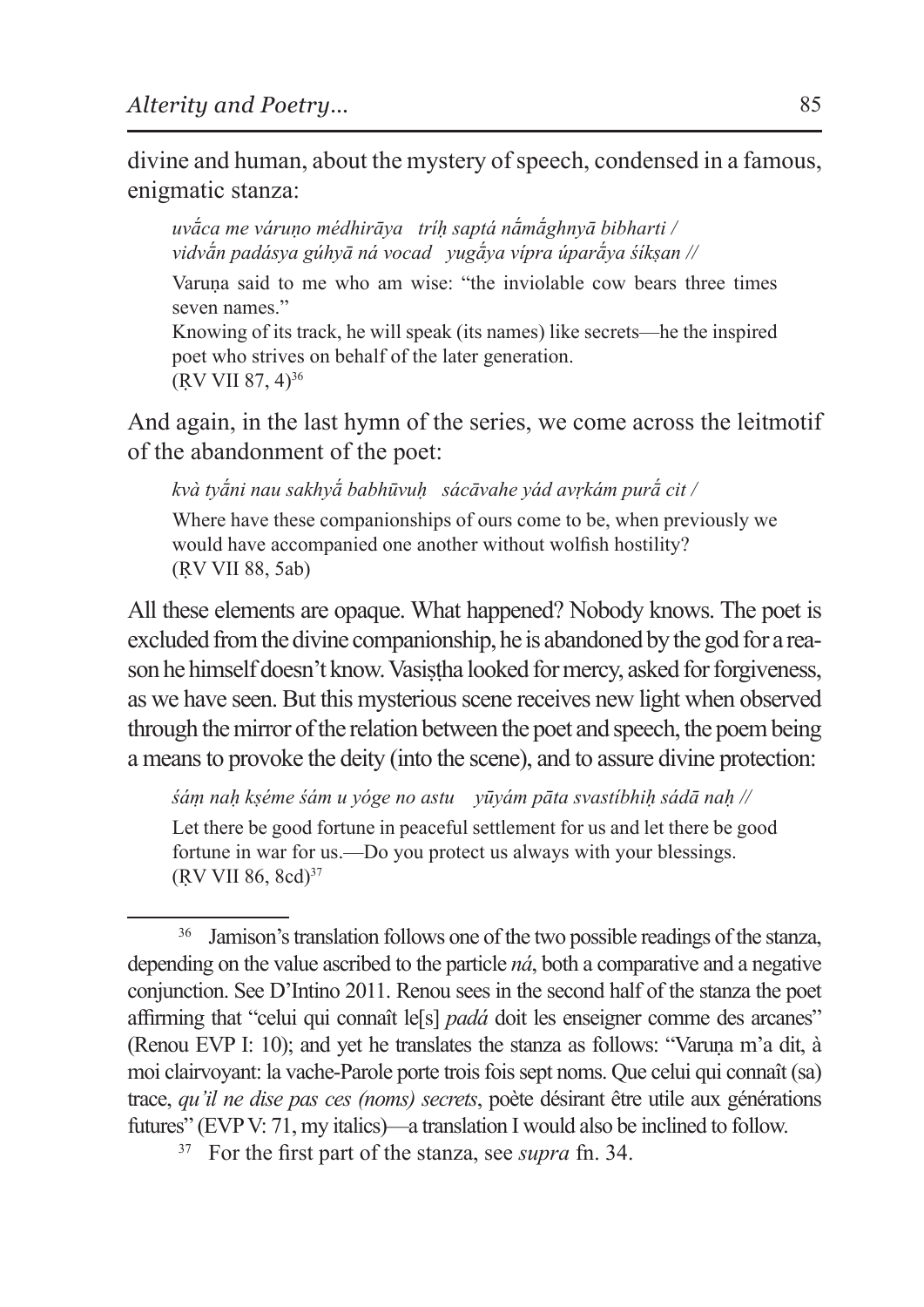# **Conclusive remarks**

Notwithstanding the lack of material and historical evidence, the delicate question of the beginnings of Indian theatre may be rewardingly put in hermeneutical terms. Our enquiry on the Rgvedic hymns concentrates on the peculiar strategies and devices worked out by the Vedic seers to built up *a poetic persona*, to gather multiple voices in the hymn, and to actualise these voices by devising effective distancing strategies. It partakes in a questioning about the mystery of speech (and voice), and about the difference between subject—the grammatical subject and persona—the fictional subject. The Rgvedic dialogues may thus shed light on the emergence of the character, and the relation between the actor and the character, as it is later attested in the theory of Indian theatre. Moreover, the hymns are built up on 'scenes', following an evocative logic. As in dramatic pieces, the Rgyedic hymns do not contain stories; they rather evoke scenes, destined, in some cases, to a long-lasting future in the history of Indian poetry. If the *sacrificial scene* shapes the Vedic *imaginaire*, it also appears as a 'spectacular' place, the place of a 'vision', and at the same time the object 'to be seen' (and listened to), forever awaiting new witnesses. In the *Ṛgveda*, this scene is doubled by the constant reflection of the poets on their art, dissimulated within elaborate allegories, as in the case of the losing gambler (RV X 34),<sup>38</sup> or in Vasistha's abandonment—a 'scene' amplified by a vague culpability, uncertainty, and nostalgia for his divine companionship, all motives participating in his 'dramatic' relation to speech, the poet being always exposed to the risk of being unable to speak, abandoned by Vāc, his divine partner and ultimate interlocutor.

<sup>38</sup> See D'Intino 2011.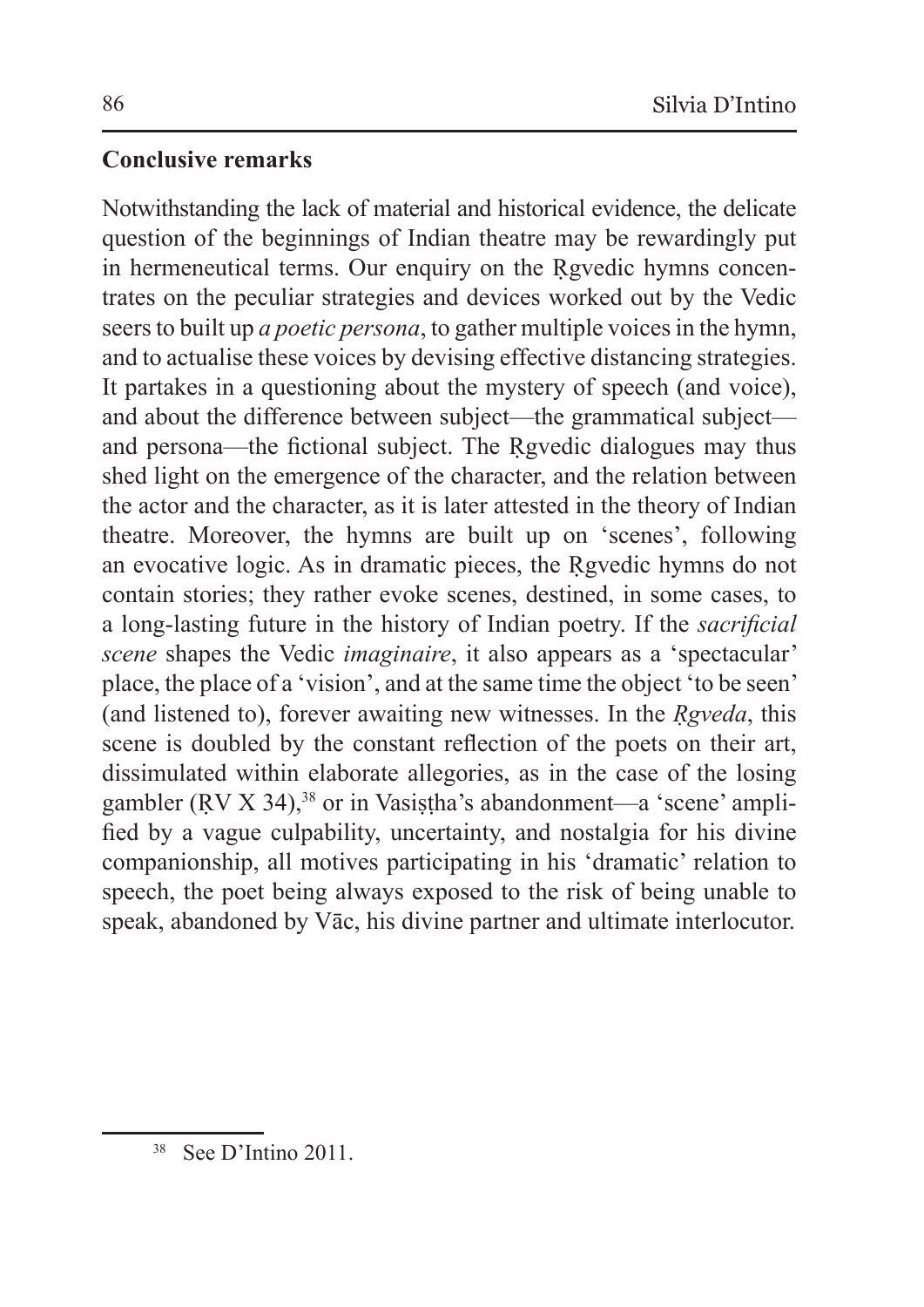### **References**

#### **Primary sources**

- Aufrecht, Th. 1968. *Die Hymnen des Ṛgveda*. Wiesbaden: Harrassowitz [1st ed: Bonn 1877].
- Macdonell, A. A. 1904–1906. *The Bṛhaddevatā Attributed to Śaunaka: A Summary of the Deities and Myths of the Ṛg-veda* 2 vols. Cambridge, Mass: Harvard University Press.

#### **Secondary sources**

- Bansat-Boudon, L. 1992a. *Poétique du théâtre indien. Lectures du* Nāṭyaśāstra. Paris: EFEO.
- —. 1992b. Le sentiment contemplé. Remarques sur la poésie dans les spéculations indiennes. In: *Poétique*, 92: 419–425 [= Bansat-Boudon 2004:125–139].
- —. 2004a. *Pourquoi le théâtre? La réponse indienne*. Paris: Mille et une nuit.
- —. 2004b. Naissance du théâtre. Récit d'un mythe d'origine. [= Bansat-Boudon 2004a: 63–88].
- Bergaigne, A. 1878–1883. *La religion védique d'après les hymnes du Rig-Véda*. 3 vols. Paris: F. Vieweg.
- Biardeau, M. 1981. Vasiṣṭha/Viśvāmitra. La séparation des fonctions sacerdotale et royale. In: Y. Bonnefoy (ed.). *Dictionnaire des mythologies et des religions des sociétés traditionnelles et du monde antique*. 2 vols. Paris: Flammarion: 522–523.
- D'Intino, S. 2011. Du récit au drame. La scène du jeu dans la poésie védique. In: F. Quillet (ed.). *Les écritures rituelles des théâtres d'Asie: Inde, Chine, Japon*. Besançon: Presses Universitaires de Franche-Comté: 15–34.
- Gnoli, R. 1956. *The Aesthetic Experience According to Abhinavagupta*. Rome: ISMEO.
- Gonda, J. 1975. *Vedic Literature. Saṃhitās and Brāhmaṇas*. Wiesbaden: Harrassowitz.
- —. 1989. *Prayer and Blessing. Ancient Indian Ritual Terminology*. Leiden– New York–Copenhagen: Brill.
- Jamison, S. 2007. *The Rig Veda between Two Worlds / Le Ṛgveda entre deux mondes*. *Quatre conférences au Collège de France en mai 2004*. Paris: De Boccard.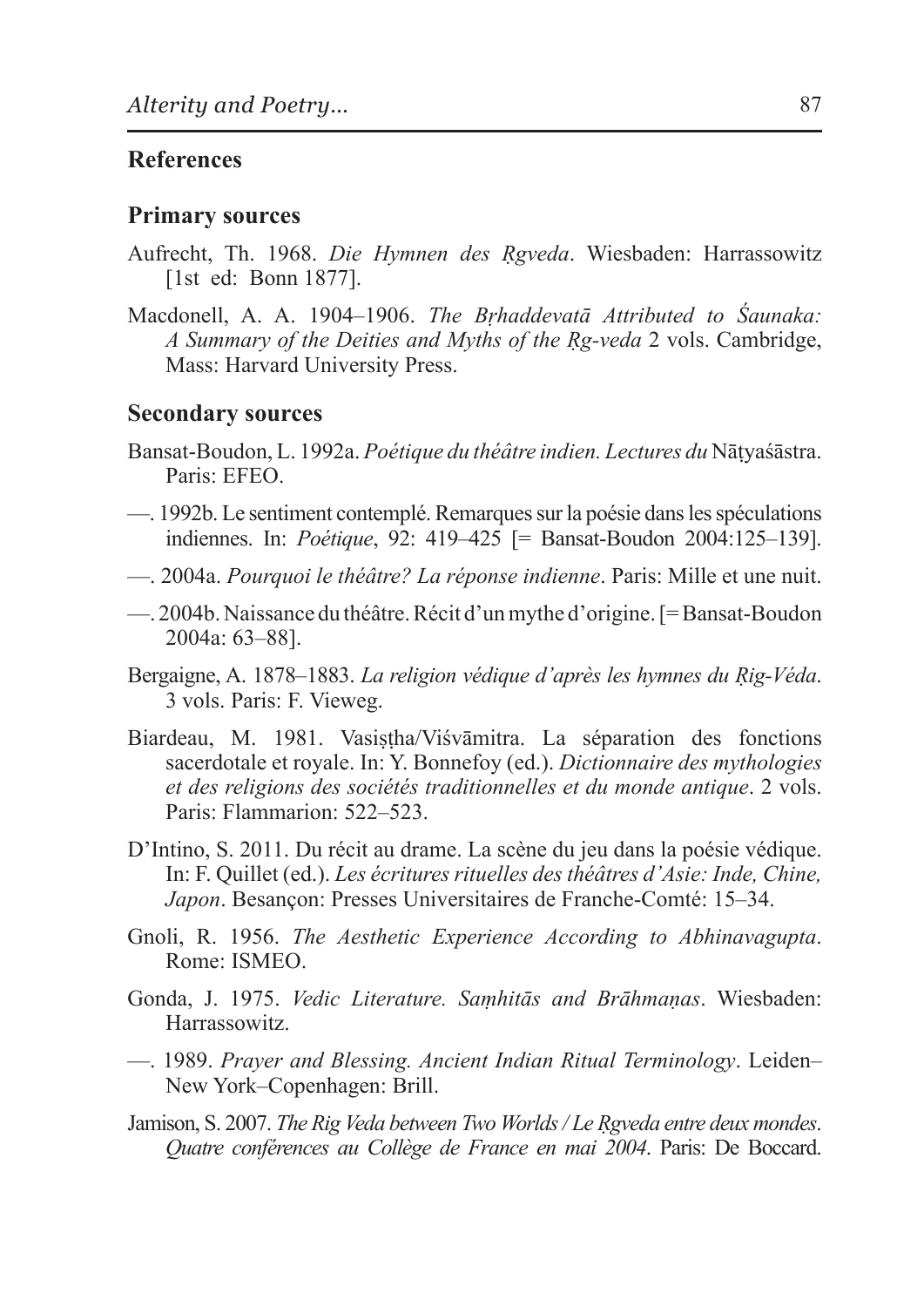- Jamison, S. W. and J. P. Brereton. 2014. *The Rigveda. The Earliest Religious Poetry of India*. New York: Oxford University Press.
- Jurewicz, J. 2010. *Fire and Cognition in the Ṛgveda*. Warsaw: Elipsa.
- Kane, P. V. 1951. *History of Sanskrit Poetics*. Bombay: Pandurang Vaman Kane.
- Keith, A. B. 1911. The Origin of Tragedy and the *Ākhyāna*. In: *Journal of the Royal Asiatic Society*, 43: 979–1009.
- —. 1924. *The Sanskrit Drama in its Origin, Development, Theory and Practice*. London: Oxford University Press.
- Kuiper, F. B. J. 1960. The Ancient Aryan Verbal Contest. In: *Indo-Iranian Journal*, 4: 217–281. http://dx.doi.org/10.1163/000000060790085609.
- —. 1979. *Varuṇa and Vidūṣaka. On the Origin of the Sanskrit Drama*. Amsterdam–Oxford–New York: North Holland Publishing Company.
- Lévi, S. (1890) 1963. *Le théâtre indien*. Paris: Honoré Champion.
- Malamoud, Ch. 1985. Le corps contractuel des dieux. Remarques sur le rite védique du *tānūnaptra*. In: *Archives de Sciences Sociales des Religions*, 59(1): 17–30 [= Malamoud 1989: 225–240].
- —.1989. *Cuire le monde. Rite et pensée dans l'Inde ancienne*. Paris: La Découverte.
- —. 1998. Rite, simulacre, théâtre. Observations sur les éléments dramatiques dans le culte solennel védique. In: L. Bansat-Boudon (ed.). *Théâtres indiens.*  Collection Puruṣārtha n° 20. Paris: Éditions de l'École des Hautes Études en Sciences Sociales: 25–43. [= Malamoud 2005: 121–141].
- —. 2005. *La danse des pierres. Études sur la scène sacrificielle dans l'Inde ancienne*. Paris: Le Seuil.
- Oldenberg, H. 1883. Das altindische Âkhyâna, mit besonderer Rücksicht auf das Suparnâkhyâna. In: *Zeitschrift der Deutschen Morgenländische Gesellschaft*, 37: 54–86. [= *Kleine Schriften*. Wiesbaden, 1967. Vol. 1: 441–473].
- —. 1885. Âkhyâna-Hymnen im Rigveda. In: *Zeitschrift der Deutschen Morgenländische Gesellschaft*, 39: 52–90. [= *Kleine Schriften*. Wiesbaden, 1967. Vol. 1: 474–512].
- Pinault, G.-J. 1994. Le genre de l'éloge dans les hymnes védiques. In: N. Balbir (ed.). *Genres littéraires en Inde*. Paris: Presses de la Sorbonne Nouvelle: 35–67.